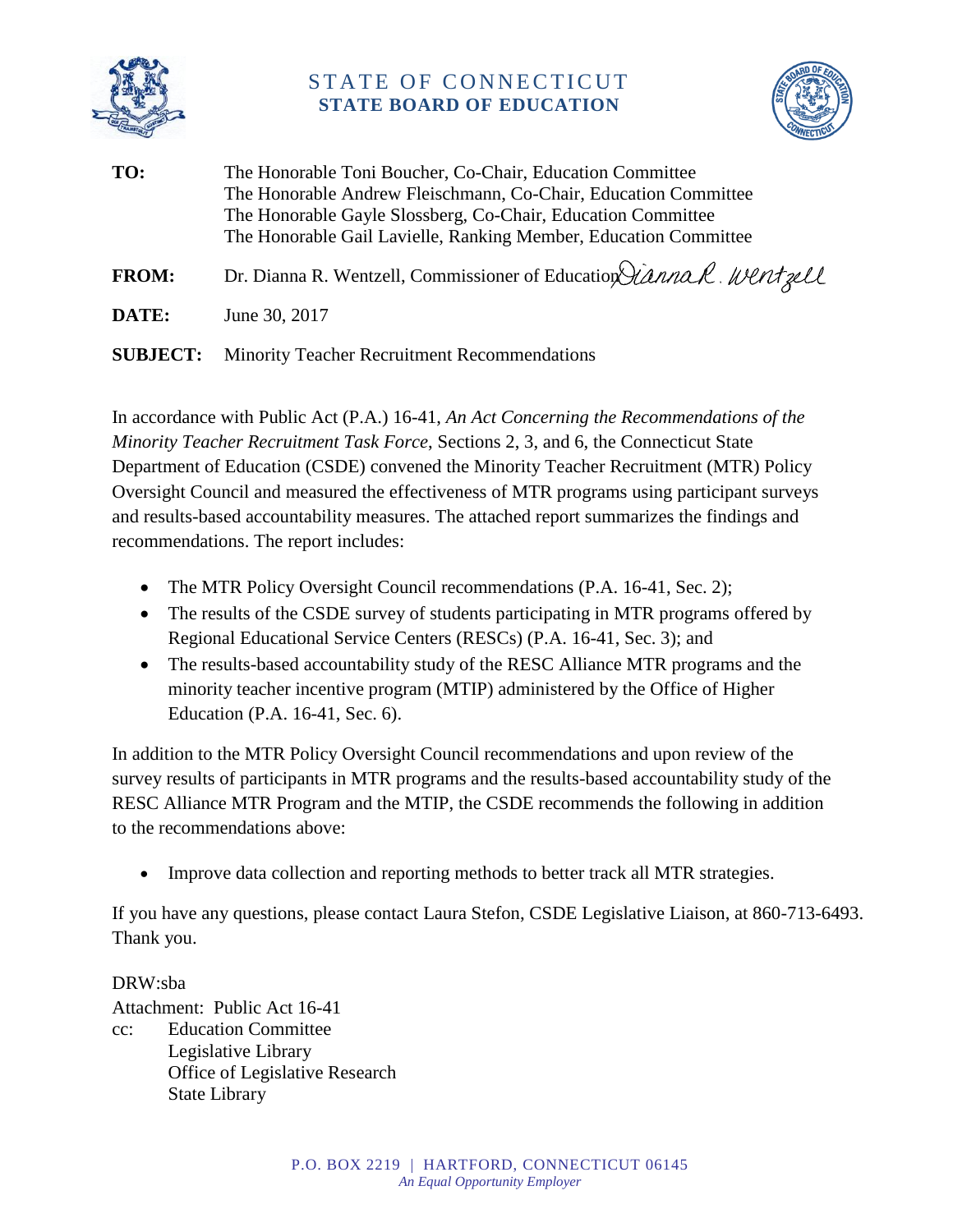# **CSDE Annual Report Pursuant to Public Act 16-41 Minority Teacher Recruitment June 30, 2017**

#### **Background**

The U.S. Department of Education released *The State of Racial Diversity in the Educator Workforce (2016)* that addresses the need to increase diversity in the nationwide educator workforce. Students of color are expected to comprise 56% of the student population by 2024. Connecticut statewide data indicates that 8.3% of Connecticut educators are of color, 42.3% of Connecticut students are of color and, of those, 35% are Black/Latino.

In 2016, the Connecticut State Board of Education (CSBE) adopted a Five-Year Comprehensive Plan, *Ensuring Equity and Excellence for All Connecticut Students*, initiating the development of several strategies committed to increasing the number of educators of color from 8.3% to 10% (approximately 1,000 certified educators of color) by 2021.

P.A. 16-41, *An Act Concerning the Recommendations of the Minority Teacher Recruitment Task Force*, outlines various requirements to be addressed by the Connecticut State Department of Education (CSDE) and describes the required report to be submitted annually.

#### **Requirements Outlined in P.A. 16-41**

- I. Establish within CSDE a Minority Teacher Recruitment (MTR) Policy Oversight Council (found in Section I of this document)
- II. Conduct a survey of students participating in Regional Educational Service Centers (RESCs) MTR Alliance Programs (found in Section II of this document)
- III. Submit a report using results-based accountability measures to assess the effectiveness of MTR programs (found in Section III of this document)
	- Assessment of the RESC MTR Alliance programs
	- Assessment of the Minority Teacher Incentive Program (MTIP) administered by the Office of Higher Education

This report includes the detailed findings and recommendations from the MTR Policy Oversight Council (pages 2-3), the survey of students participating in RESC MTR Alliance programs (pages 4-6), and the results-based accountability measures of the MTR RESC Alliance's programs (pages 7-8) and the MTIP (page 9).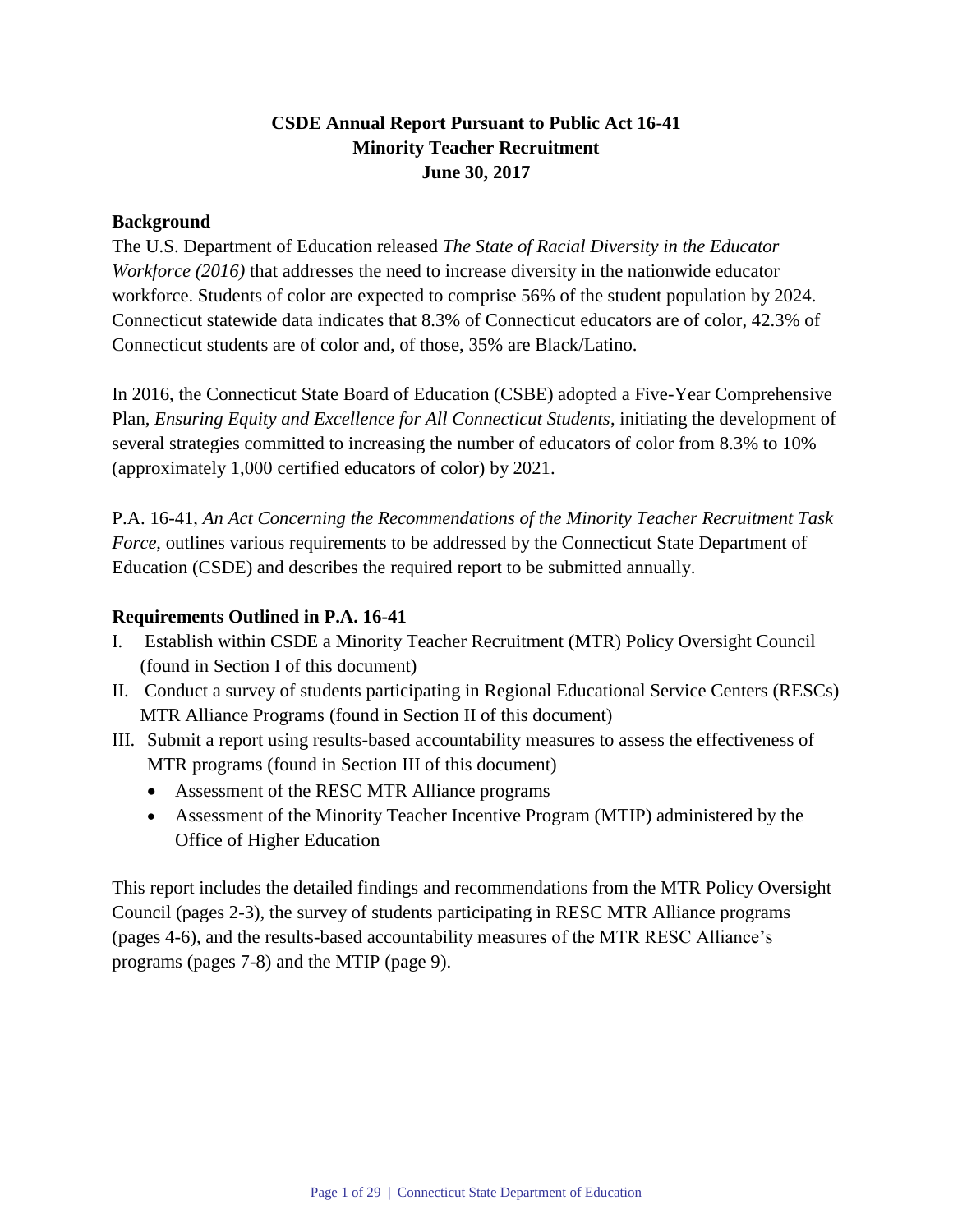# **Section I - CSDE Minority Teacher Recruitment Policy Oversight Council Recommendations**

Pursuant to Public Act 16-41, the CSDE established a Minority Teacher Recruitment Policy Oversight Council in fall 2016. The purpose of the council is to advise the Commissioner of Education, or designee, on ways to:

- Encourage minority middle and secondary school students to attend institutions of higher education and enter teacher preparation programs;
- Recruit minority students attending institutions of higher education to enroll in teacher programs and pursue teaching careers;
- Recruit and retain minority teachers in CT schools;
- Recruit minority teachers from other states to teach in CT schools; and
- Recruit minority professionals in other fields to enter teaching.

Per Public Act 16-41, *An Act Concerning the Recommendations of the Minority Teacher Recruitment Taskforce,* the Commissioner or her designee will serve as Chair of the Council. In August 2016, Deputy Commissioner, Ellen Cohn, and Chief Talent Officer, Dr. Sarah Barzee, began recruiting stakeholders to serve on the council, including a member of the Minority Teacher Recruitment Taskforce; representatives of Connecticut's Educator Preparation Programs; representatives from Connecticut's educator collective bargaining units; the executive director of the Commission on Women, Children, and Seniors; human resources leadership from both school districts and RESCs; and senior leaders from the CSDE. The council's diverse stakeholder membership is listed in Appendix A.

## **Quarterly Meetings**

Council Meetings were held quarterly. On October 18, 2016, members were introduced, norms established for the group, and the Council was oriented to their charge from the legislature. Dr. Barzee shared a multi-state scan of topics related to minority teacher recruitment from the Education Council of the States. The Council reviewed the state scan. Deputy Commissioner Cohn previewed the upcoming SBE consideration of approving the Relay Graduate School of Education's application to operate an Alternate Route to Certification (ARC). Relay's proposal included recruiting candidates, particularly candidates of color, who are already employed by school districts as noncertified staff. Ms. Cohn presented this strategy as an example of the innovative strategies the CSDE is launching to dramatically impact the number of educators of color working in Connecticut public schools. Dr. Barzee facilitated a brainstorming session in order to determine what recruitment and retention strategies are currently happening across the state either by individuals and/or by organizations. This provided information to the group about what current strategies exist at the local and state levels.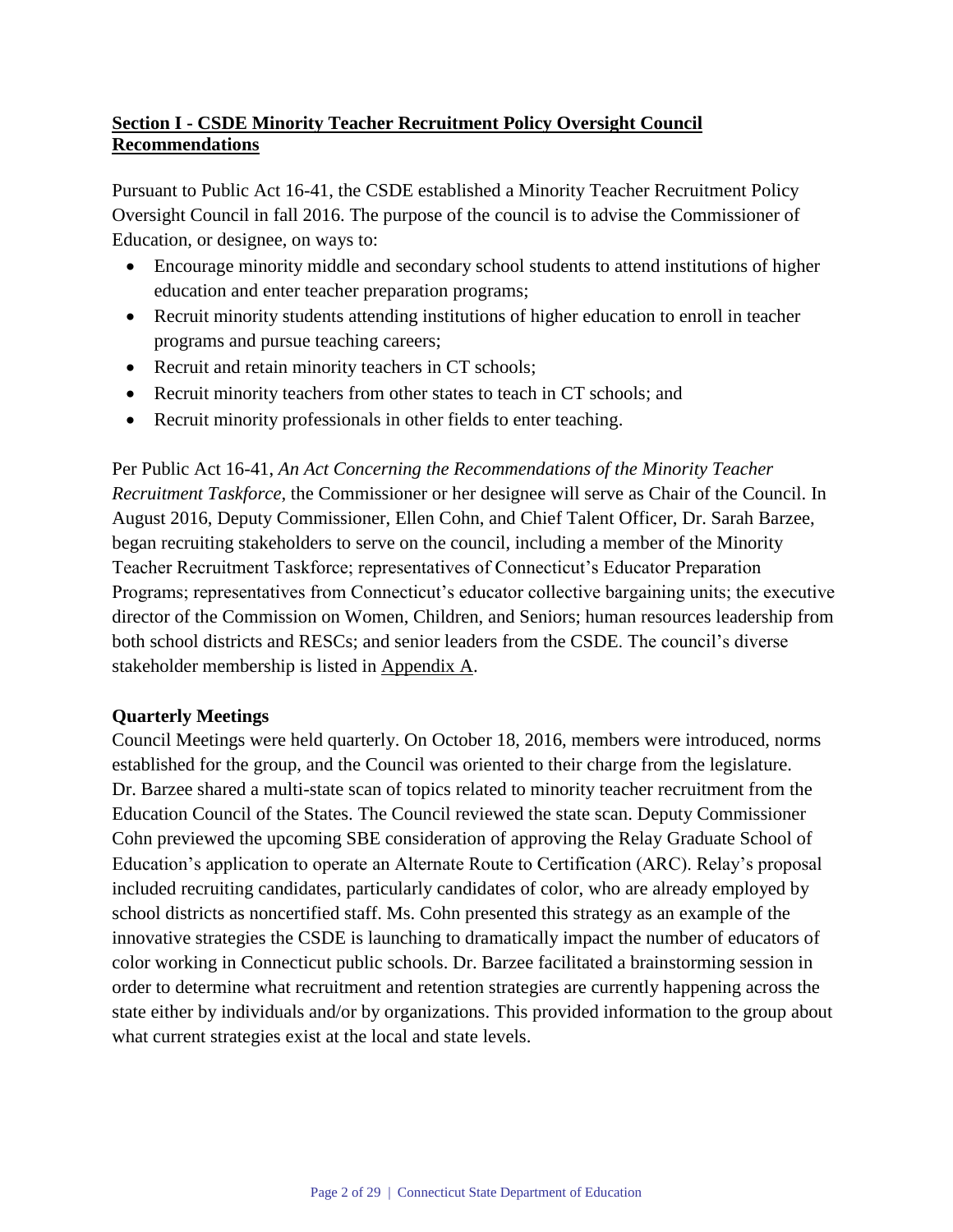The January 19, 2017, meeting included a small group activity where Council members reviewed the talent pipeline strategies developed to support the SBE's Five-Year Comprehensive Plan. Feedback was sought on the MTR and the shortage area strategies.

At the March 28, 2017, meeting, the CSDE reviewed with Council members the data and other information outlining the current state of MTR and the desired state. The SBE's goal is to increase the statewide percentage of educators of color from 8.3% to 10% statewide by 2021. This translates into approximately 1,000 new educators of color by 2021 or 200 educators of color each year until 2021. The group then turned to generating additional MTR recommendations to be presented to the Commissioner of Education. CSDE leaders facilitated a process called the "merger method," designed to brainstorm ideas and consolidate similar ideas by theme. These themes will serve as the basis for a set of recommendations that will be included in a report from the Council to the Commissioner of Education.

At the May 18, 2017, meeting, members received a presentation from graduate students, Victoria Chen and Kayla Vinson from the Center for Public Research and Leadership at Columbia Law School. The students worked closely with CSDE Talent Office staff to conduct a meta-analysis of nationwide practices in MTR.

Members then turned their attention to finalizing their recommendations for CSDE Commissioner Wentzell in anticipation of a report to her before June 30, 2017. The recommendations are outlined below.

## **Minority Teacher Recruitment Policy Oversight Council Recommendations**

The final four recommendations to the Commissioner received the highest number of votes from Council members. The complete list of recommendations are found in Appendix B.

- 1. Provide funding incentives for individuals to pursue degrees in teacher shortage areas (service commitment required)
- 2. Increase scholarship programs for prospective minority teachers
- 3. Expand certification pathways and increase flexibility
- 4. Create additional ARCs and increase capacity of existing ARCs

## **Conclusion**

The CSDE has operationalized its strategies in MTR to have a significant and lasting impact on the educator workforce. The CSDE will work to find avenues to incorporate recommendation 1 and 2 and will continue to work on recommendations 3 and 4 as part of their current work plan. The Council will reconvene in October 2017.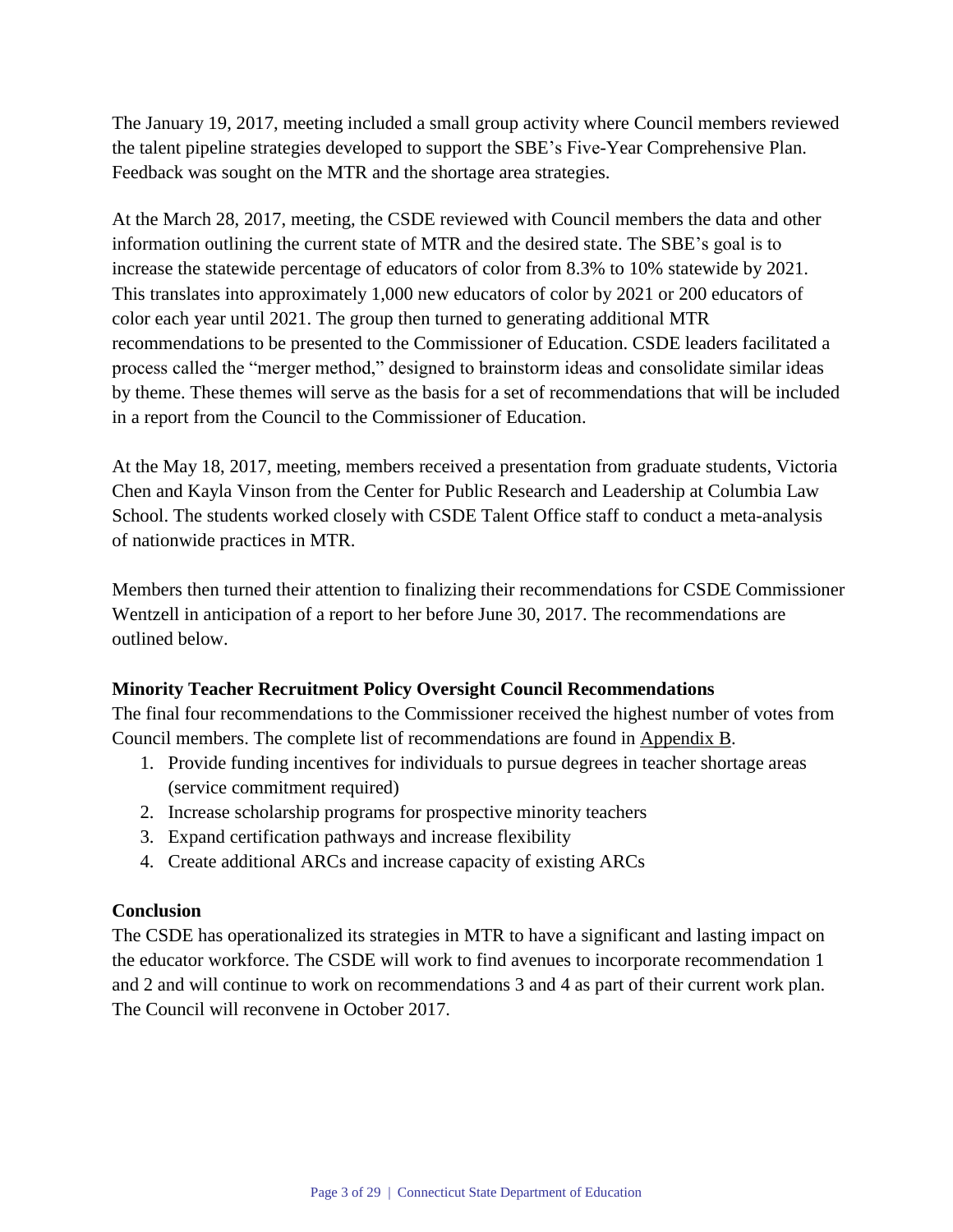# **Section II - CSDE Survey of Students Participating in RESC Alliance MTR Program The RESC Alliance MTR Program**

The RESC Alliance MTR Program was established pursuant to the Connecticut General Assembly House Bill 8003 Sec. 31 (2008), which authorizes an annual \$300,000 allocation to the RESC MTR Alliance. The Alliance is the collaboration of the six Connecticut RESCs: ACES, CREC, CES, EASTCONN, EdAdvance, LEARN, and the public school districts they serve. Because the RESCs are geographically distributed across Connecticut, the Alliance delivers statewide services in support of the CSDE.

The vision of the RESC Alliance MTR Program is to make a difference for students through efforts to diversify the educator workforce. The mission of the RESC Alliance MTR Program is to assist Connecticut school districts to recruit, hire, develop, support, and retain a racially, ethnically, and culturally diverse teaching and administrative workforce. The RESC Alliance MTR Program goals are to:

- Assist school districts in understanding how to build a culture that values and supports a diverse educational workforce;
- Enable schools to expand programs and services beyond their budgets by establishing career development and mentoring programs for minority high school students interested in pursuing careers in education;
- Cooperatively provide cost-effective services to public school districts to diversify their teaching workforce;
- Furnish programs to member districts and their communities to attract and retain minority educators;
- Encourage minority college students to enroll in teacher preparation programs and to become educators; and
- Support minority teacher candidates in obtaining teacher certification and employment in Connecticut.

Public Act 16-41, *An Act Concerning Recommendations of the Minority Teacher Recruitment Task Force*, Section 3, charges the CSDE with conducting a survey of students participating in the RESC Alliance MTR Program with a focus on the components and effectiveness of individual programs.

The RESC Alliance MTR Program and the CSDE will use the data and information from this survey to identify challenges that need to be addressed to improve the overall effectiveness of the MTR programs administered by the RESC Alliance.

The Likert-scale and open-ended response survey focused on three core components (and subcomponents) of the RESC Alliance MTR Program:

1. Pathways to Teaching, including the following components: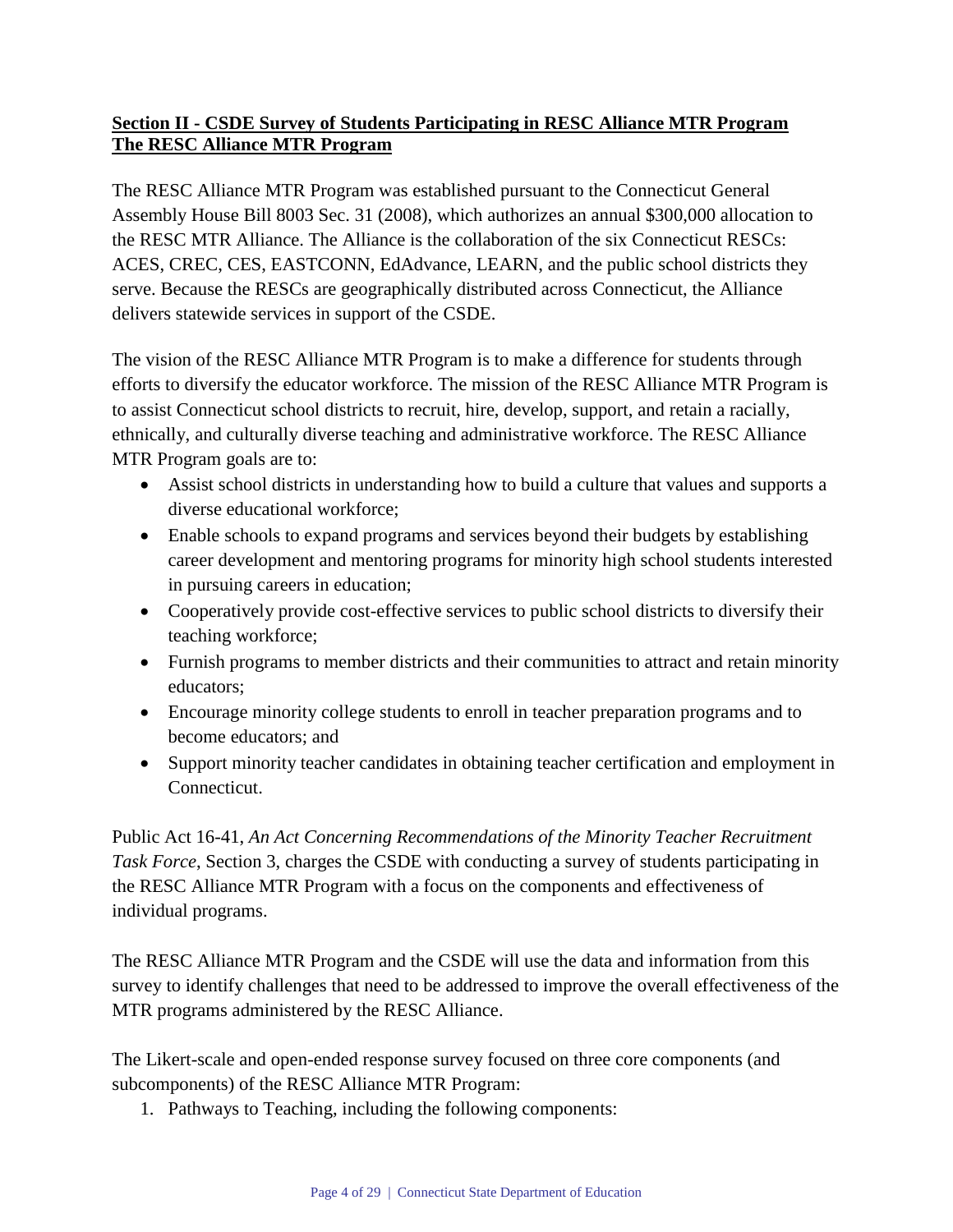- mentoring by certified teachers at the high school or college levels;
- SAT preparation;
- summer educational internships;
- college field trips;
- tutoring services; and
- scholarship assistance.
- 2. Scholarships to attend Educator Preparation Programs
- 3. Educators of Color Peer Networking Events

In surveying participants in the RESC Alliance MTR Program, the CSDE assessed:

- the characteristics of the students being served through the RESC Alliance MTR Program;
- the effectiveness of each of the program components and subcomponents as determined by the program participants;
- the impact of each of the program's components and subcomponents on influencing students in pursuing a career in teaching;
- recommendations from program participants for improving RESC Alliance MTR programs; and
- the number and characteristics of program participants that enrolled in teacher preparation programs and/or are presently teaching.

There was a 15.1% response rate with 41 out of 281 individuals responding to the survey. One hundred ninety-two online surveys and 89 hardcopy surveys were emailed/mailed to participants. Nine hardcopy surveys were undeliverable. The demographics of survey participants is included in Table 1.

Table 1

*Demographics* Number Percent **Gender** Female 36 87.8% Male 5 12.2% **Race/Ethnicity** African-American 17 41.5% Hispanic or Latino 12 29.3% Asian 2 4.9% Native-American or Alaskan Native 0 0 0.0% Native-Hawaiian or Pacific-Islander 0 0 0.0% Multi-Racial 12.2% Other (e.g., Haitian) 5 12.2%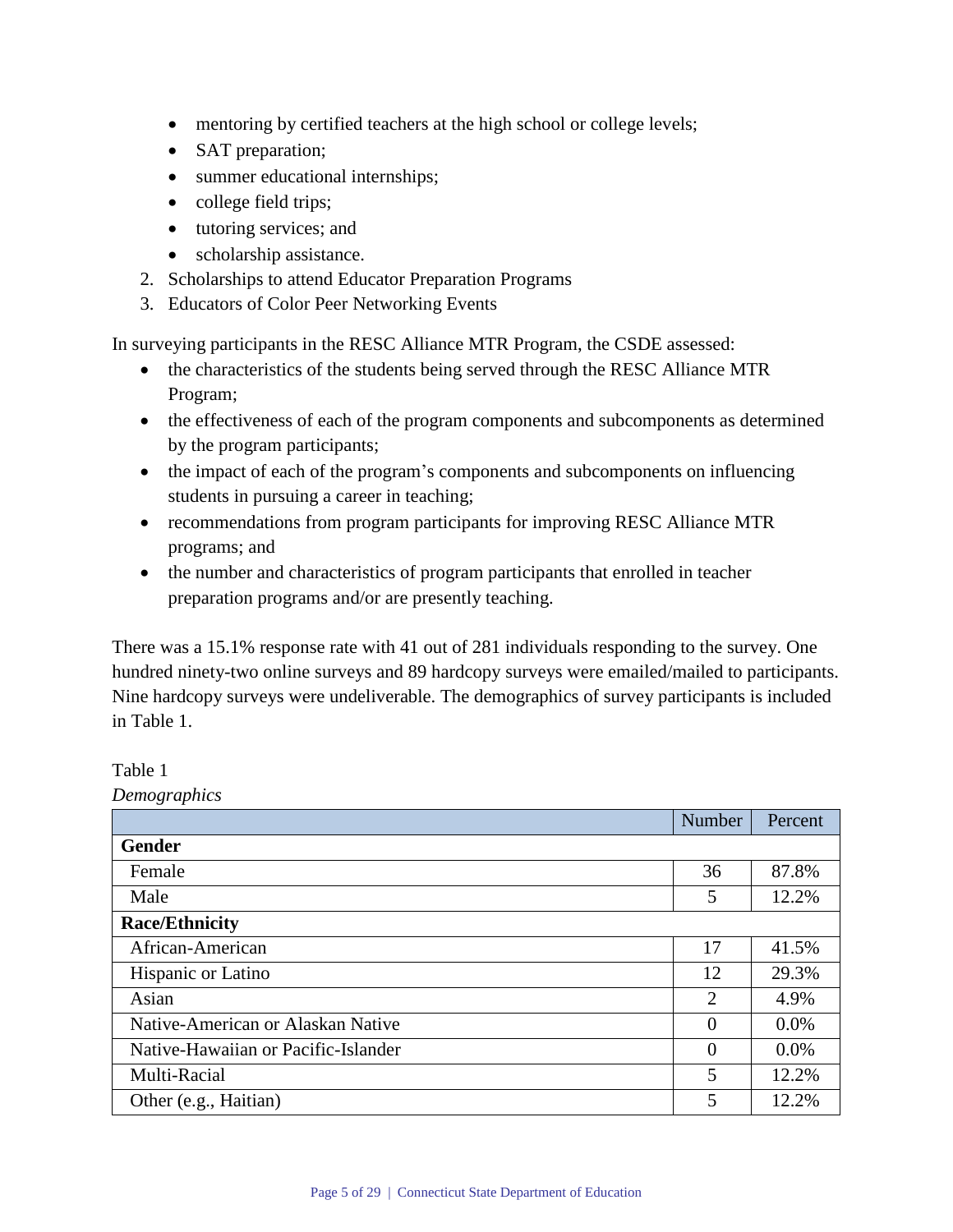| Role during 2016-17                                                    |                             |         |
|------------------------------------------------------------------------|-----------------------------|---------|
| A middle school student                                                | $\Omega$                    | 0.0%    |
| A high school student                                                  | 7                           | 17.1%   |
| A college/university student                                           | 17                          | 41.5%   |
| A college/university graduate but not teaching in a Connecticut school | 3                           | 7.3%    |
| A teacher teaching in a Connecticut public school                      | 8                           | 19.5%   |
| A teacher teaching in a Connecticut charter or private school          |                             | $0.0\%$ |
| A teacher teaching in a school outside of Connecticut                  |                             | 0.0%    |
| A college/university graduate seeking employment as a teacher          | $\overline{2}$              | 4.9%    |
| Other (e.g., Master of Arts in Teaching graduate)                      | $\mathcal{D}_{\mathcal{L}}$ | 4.9%    |
| No Response                                                            | $\overline{2}$              | 4.9%    |

The results of individual survey items are included in Appendix C.

#### **Recommendations**

- 1. A return rate of 15.1% must be improved for future surveys. The CSDE recommends that the RESC Alliance MTR Program maintain and update contact information for program participants. The CSDE further recommends that the RESC Alliance MTR Program inform student participants that the surveys will be used to improve programs and better serve future cohorts of students. The survey can be used as a final component of the RESC Alliance MTR Program to increase participation.
- 2. Future CSDE surveys will be undertaken in April of each year to ensure a high response rate from participants.

## **Conclusion**

It is evident from both the Likert-scale responses and the open-ended responses that program participants had positive comments and experiences in the RESC Alliance MTR programs. The awarding of scholarships was most highly rated and received the greatest number of positive comments. While the Peer Networking program received very positive responses, only seven students reported engaging in this activity. Participants suggested more focus on teacher shadowing and in-class experiences to strengthen the RESC Alliance MTR Program.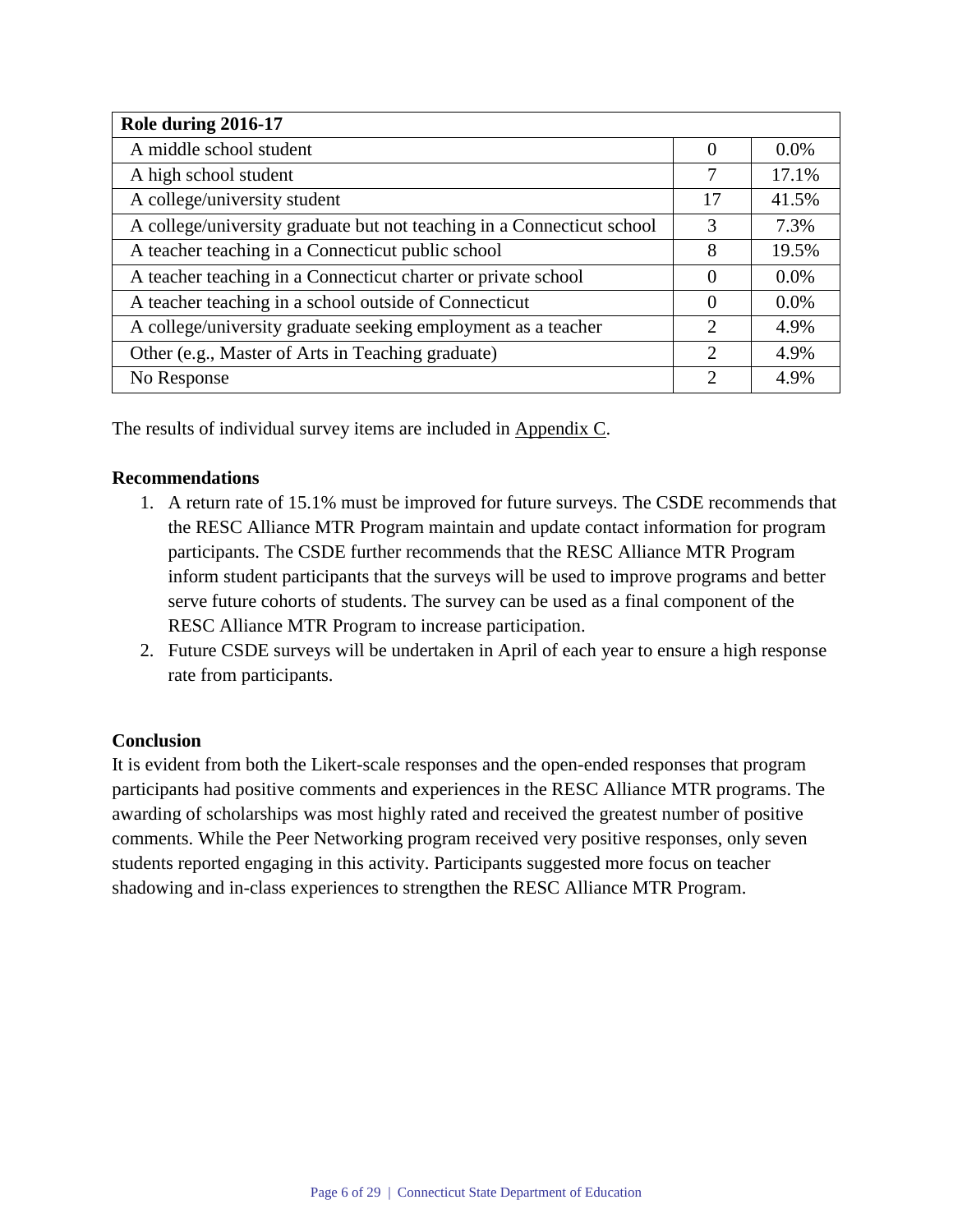# **Section III - Results-based Accountability Measures**

Results-Based Accountability (RBA) is a disciplined way of thinking and taking action that can be used to improve quality of life in communities, cities, counties, states, and nations, as well as to improve the performance of programs. RBA is a simple, plain language approach to measurement that puts the focus on the ends and works backward to the means.

RBA enables policymakers, funders, and program administrators to identify how well they are doing in achieving a particular quality of life result and where they might need to make changes. If the projected performance is not acceptable, the RBA methodology helps stakeholders identify what changes will be needed to "turn the curve," that is, move the trend line in a positive direction.

Per P.A. 16-41, RBA studies were completed by administrators of the RESC Alliance MTR Program and the Minority Teacher Incentive Program (MTIP), managed by the Office of Higher Education, and are included in Appendix D.

## **Results-based Accountability Assessment of RESC Alliance MTR Programs**

#### **Pathways to Teaching**

The RESC Alliance MTR Pathways to Teaching (PTT) program is a teacher aspirant program designed to encourage culturally and racially diverse high school students to consider teaching as a career. Districts participating in the PTT program include CREC, East Hartford, Groton, Hartford, Manchester, Middletown, New London, Norwich Free Academy, Windham, and Windsor. Throughout PTT, high school students are exposed to different activities that encourage and support their decision to become an educator such as:

- workshops about how to become a teacher in Connecticut and why teaching is a good career choice;
- workshops on the college application process including financial aid;
- shadowing a teacher or interviewing a teacher to learn about effective teaching;
- engaging in peer tutoring and tutoring younger children;
- volunteering at an after school program or assisting teachers in their classrooms;
- field trips to colleges with financial aid and admissions information provided; and
- participating in the statewide Future Teachers Conference.

Since 2014-2015, the PTT has been implemented in 11 high schools. Approximately 120 students have had opportunities for classroom experiences through the established internship program. Three Future Teachers' Conferences have been held on an annual basis and have increased in number of participants. In 2017, there were more than 200 students in attendance at the conference held at Central Connecticut State University (CCSU).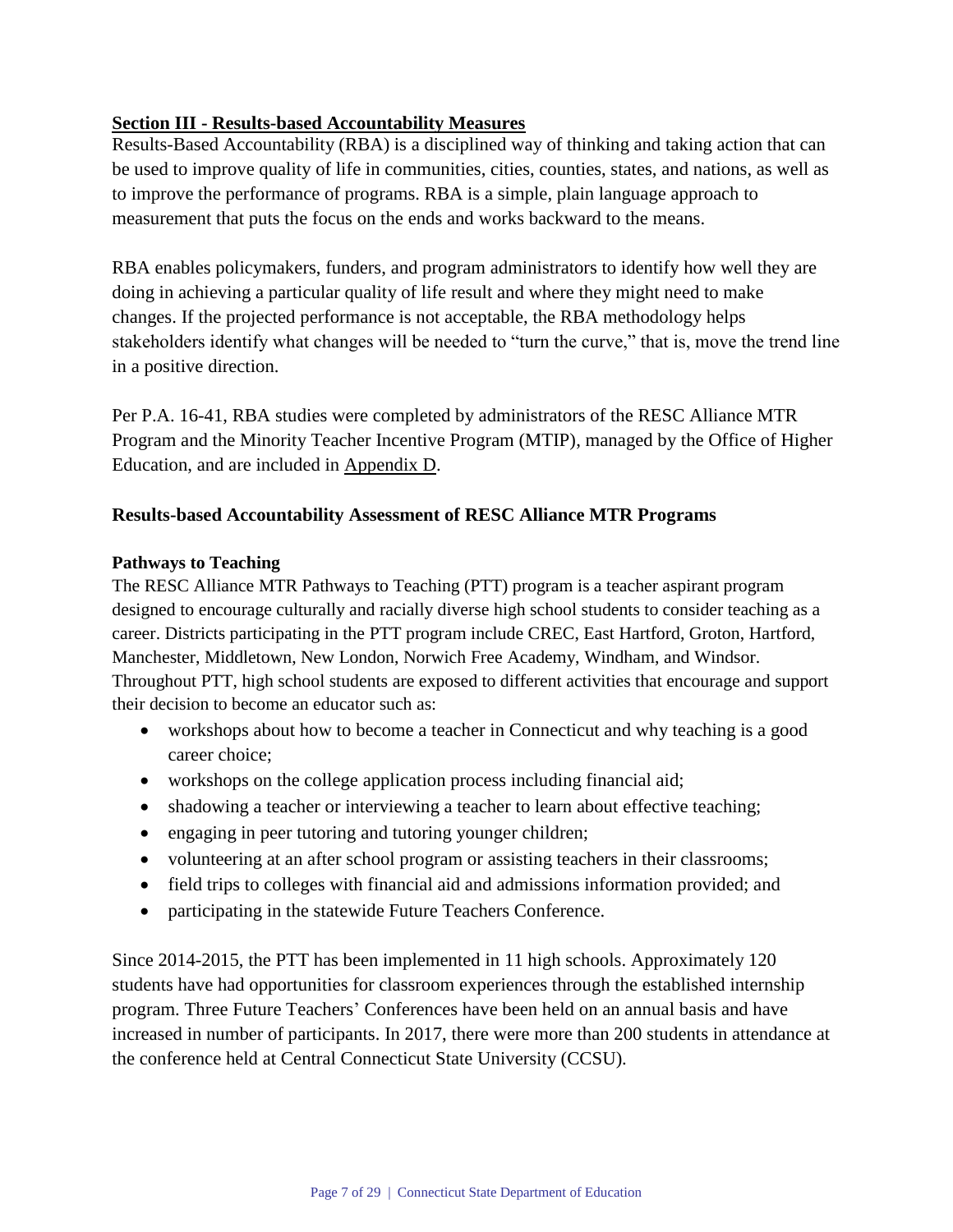#### **Scholarships**

The RESC Alliance MTR Program provides scholarships to candidates completing Alternate Route to Certification (ARC) programs in Connecticut, as well as other CSDE-approved traditional educator preparation programs. These programs are offered by the Office of Higher Education, other public or private institutions of higher education, and regional educational service centers. The RESC Alliance awards scholarships to students who are enrolled in undergraduate and graduate teacher education programs. Information sessions are conducted at one or more RESCs, in partnership with the Office of Higher Education ARC Program. In March 2017, more than 100 participants attended with 39 expressing an interest in pursuing certification in a shortage area. Since 2014, the RESC Alliance has awarded 67 scholarships. Of those, 21 were awarded to career changers, 27 were awarded specifically to paraeducators seeking certification through an ARC program, and 19 were awarded to students pursuing a traditional educator preparation program. Scholarship monies are paid directly to the educator preparation program. To date, 11 of the 67 scholarship awardees have reported that they are actively employed in a Connecticut public school.

#### **Peer Networking**

The goal of peer networking is to connect teachers of color with one another and with youth who aspire to be teachers, and to encourage these educators to enroll and successfully complete an educator preparation program and throughout their careers. Since 2016, three peer networking events, specifically for educators of color, have been offered and have attracted more than 134 participants. The May 2017 session, Delores Bolton, former administrator and executive coach at CREC magnet schools, received the second annual Leadership and Equity award. Dr. Michael Alfano, Dean of the School of Education and Professional Studies at CCSU, shared the work the university is doing to attract a diverse pool of candidates to the field of education and took questions and comments from the audience. Kim Wachtelhausen, Education Consultant with the CSDE Talent Office, shared current strategies in place to develop a racially, ethnically, and linguistically diverse workforce with an invitation to participants to contribute to the work. Dr. Gerald Hairston, Program Manager with CREC, facilitated conversations for the participants. Dr. Hairston directed the participants to meet in groups for several rounds of sharing. All questions solicited ideas for attracting, supporting, and retaining educators of color in Connecticut.

In addition to the three peer networking sessions, there were two symposiums, specifically for male high school students of color interested in education. The two Future Educators' Symposiums attracted 265 students who were exposed to a variety of successful leaders in education in an effort to inspire interest and commitment to the field.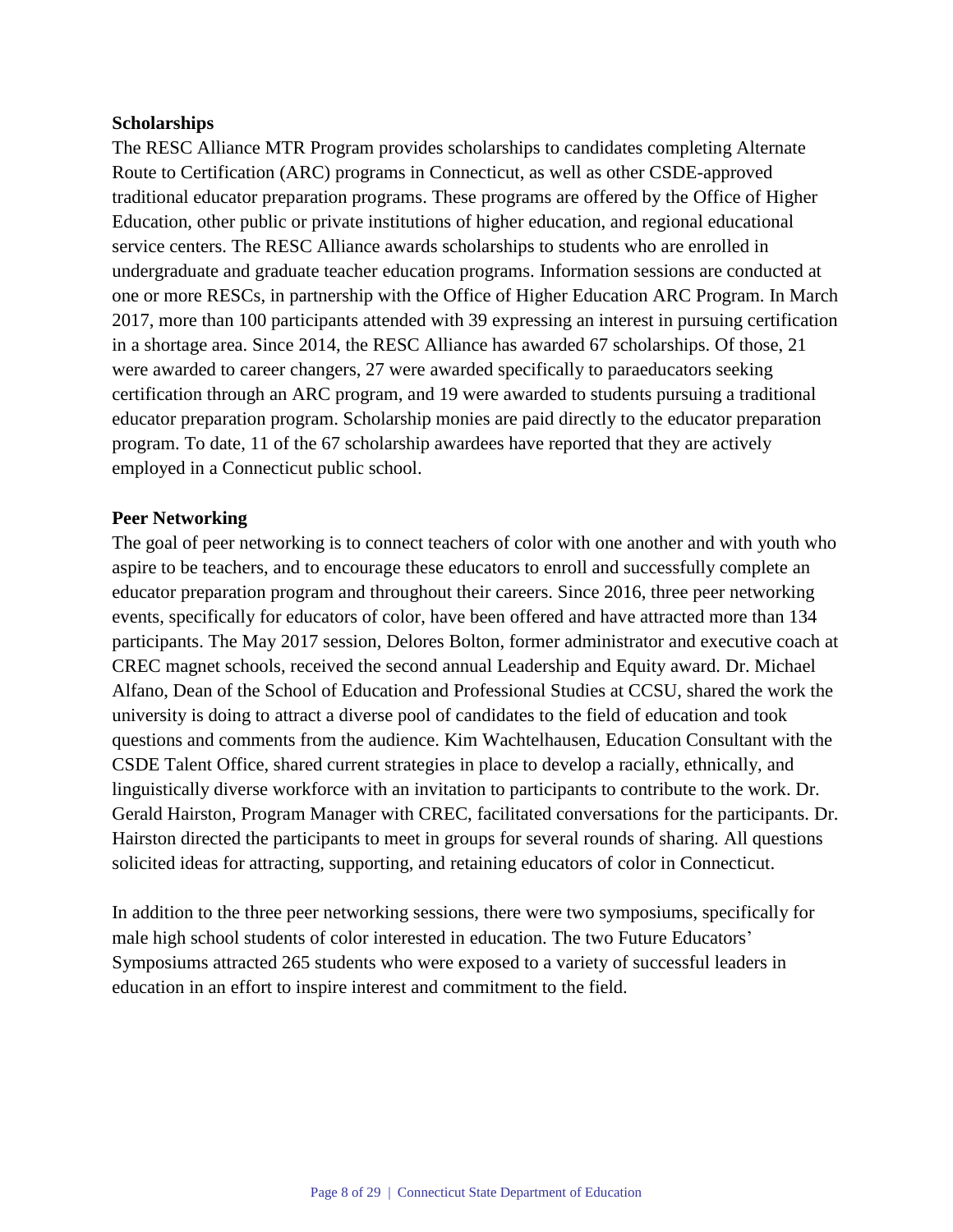#### **Overall RESC Alliance MTR Program Recommendations**

- 1. Increase leadership roles for students. Partner with the CSDE, and other education organizations, as appropriate, to garner resources and supports in empowering students to develop and lead Pathways to Teaching programming.
- 2. Revise and improve the scholarship application process, provide clear directions, set firm deadlines for awarding scholarships, and track scholarship recipients after program completion.
- 3. Engage with partners to promote and implement RESC Alliance MTR programs.
- 4. Increase the number of peer networking events for both in-service and aspiring educators to connect participants to opportunities that will allow them to support one another in their collective efforts to influence attraction to the field and retention.
- 5. Improve data collection methods to better track results.

#### **Conclusion**

Although based on a small number of respondents, analysis of survey responses indicated that receiving scholarship monies assisted in sustaining interest and commitment to pursue and/or complete a teacher preparation program. Peer networking was also mentioned as a primary support tool. Attendance at these events has grown for both in-service and aspiring educators. It will be beneficial to continue to collect feedback from participants in order to further the development of the different programs. Continued funding of the RESC Alliance MTR grant will allow for a re-examination of funding allocations to individuals, programs, and events where there is greatest potential to yield more educators of color in Connecticut public schools.

# **Results-based Accountability Assessment of the Minority Teacher Incentive Program (MTIP)**

The Office of Higher Education's Minority Teacher Incentive Program (MTIP) provides a grant for up to \$5,000 a year for the final two years of full-time study to minority undergraduates enrolled in a Connecticut educator preparation program. The program also provides eligible students with up to \$2,500 in yearly stipends for up to four years of teaching in a Connecticut public elementary or secondary school.

To qualify, a candidate must:

- be a full-time college junior or senior of African-American, Hispanic/Latino, Asian-American or Native-American heritage;
- be nominated by the Dean of the School of Education (or appropriate official) at a participating college; and
- begin teaching in a Connecticut public school within 16 months of graduation.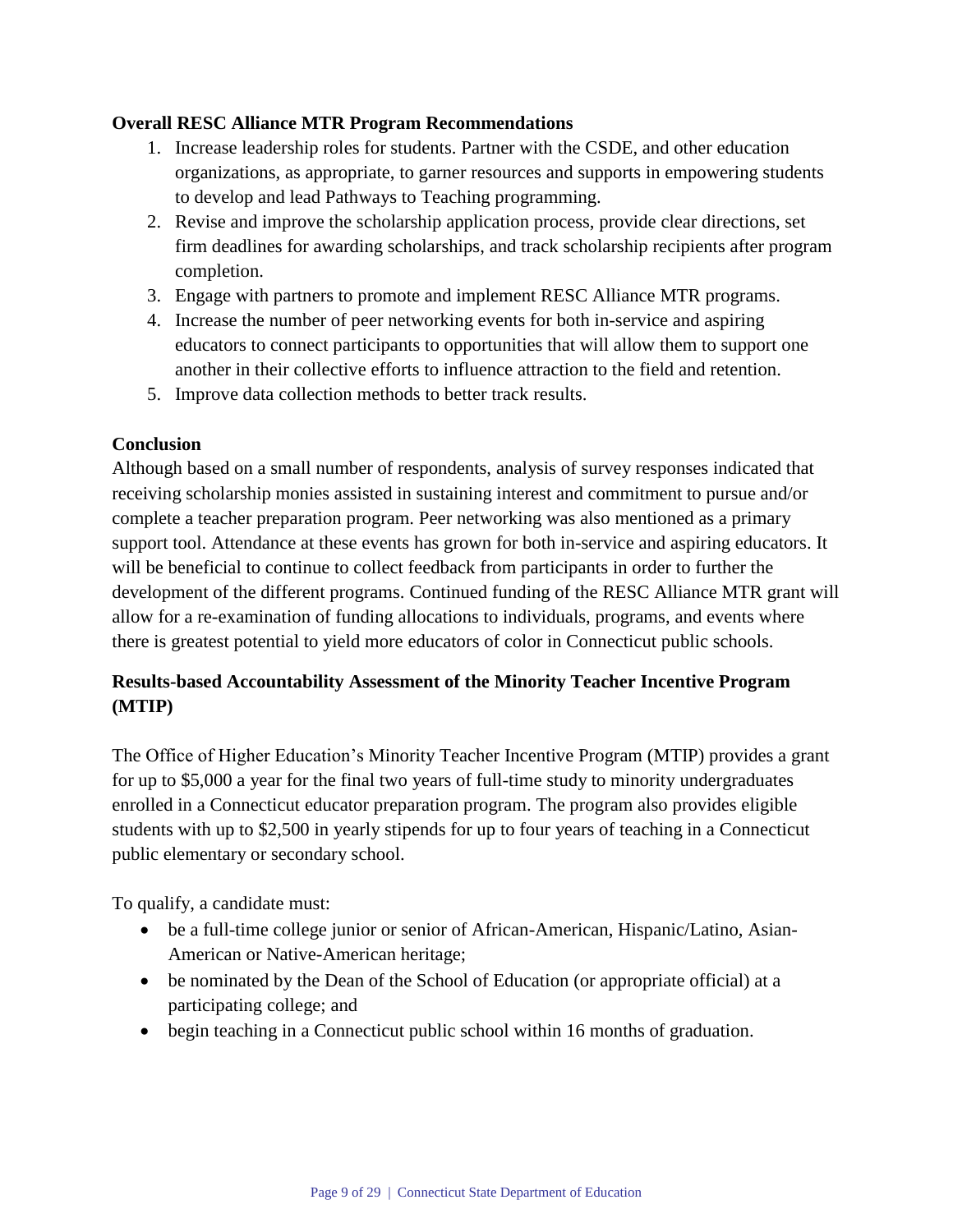Since 2011, 328 grants and 214 stipends were awarded to minority candidates and teachers. In 2015-16, funding was reduced by approximately \$74,000. As the funding decreases, so too will the available grants and stipends for potential awardees.

#### **Grants**

The number of grant applicants increased from 52 to 59 between 2014-15 and 2015-16. However, only 14 of the 59 applicants were awarded the grant in 2015-16.

#### **Stipends**

The minority teacher stipend support increased by six individuals from 2014-15 to 2015-16. The available funding directly impacts the amount of support that is provided to minority candidates and teachers.

#### **Recommendations**

- 1. High schools could play a greater role in promoting teaching as a career to students of color.
- 2. It is necessary that MTIP receives continued funding, current staffing levels, and IT capabilities to operate the program.
- 3. Additional funding could support more minority candidates to complete their educator preparation program and remain in the educator workforce supported by stipends in the early career years.

#### **Conclusion**

As the rate of student diversity in schools increases, the need for a diverse teacher work force is critical. The grants and stipends support Connecticut's efforts to increase the racial, ethnic, and linguistic diversity of Connecticut teachers. MTIP has awarded 171 grants to minority students attending educator preparation programs over the past five years. Over that same amount of time, MTIP has provided stipends to an average of 43 teachers per year. Until 2015-16, when the program saw a reduction in awarded grants due to a decline in funding, the program supported an average of 39 new minority teacher candidates per year. Decreases in state funding will only continue to deplete the grants and stipends available to minority students and teachers. There must continue to be financial support available to recruit and retain diverse educators who reflect the population of Connecticut's students.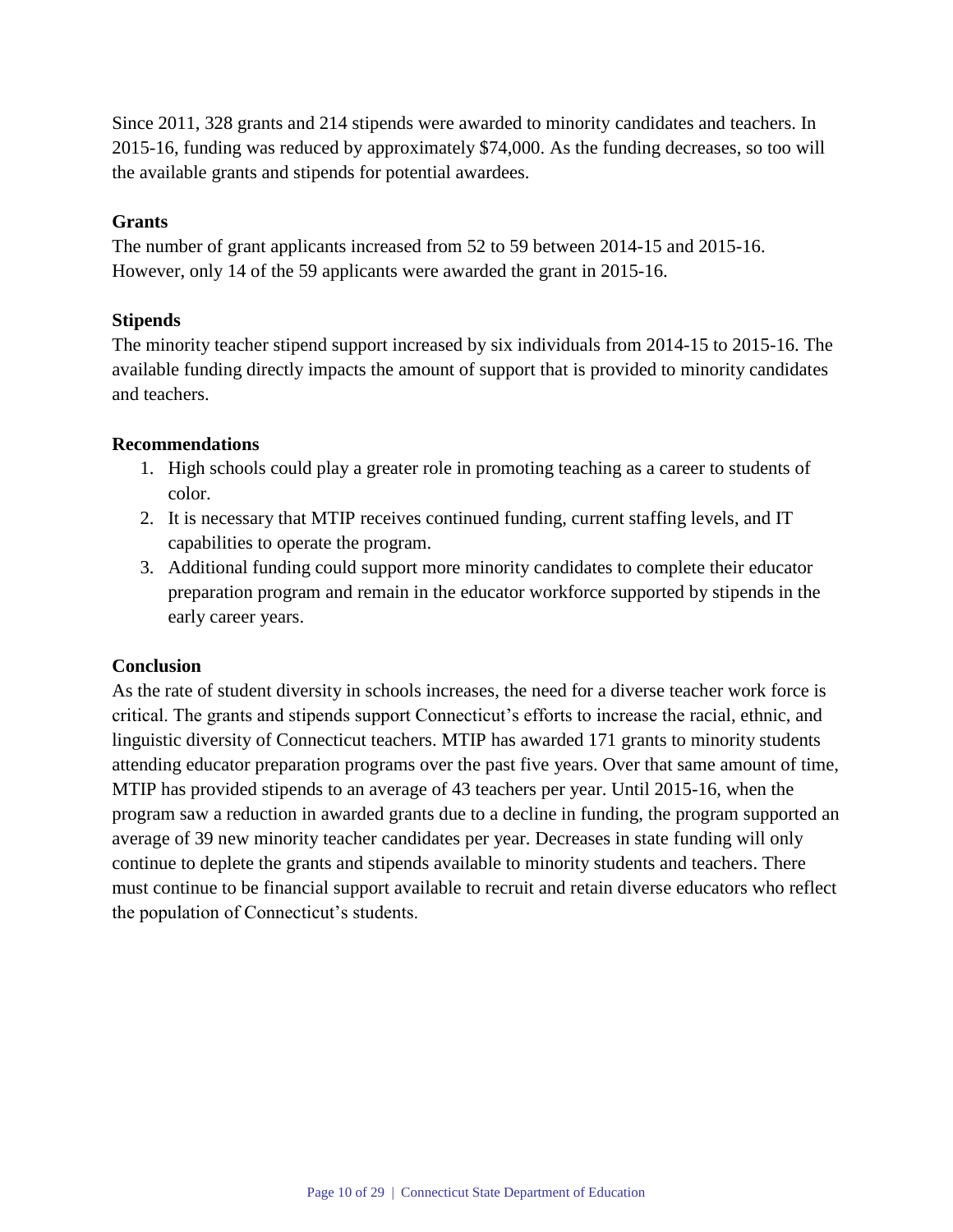# **APPENDIX A**

# **2016-17 Minority Teacher Recruitment Policy Oversight Council Council Membership**

| <b>Member Name</b>      | Role/Organization                                                    |
|-------------------------|----------------------------------------------------------------------|
| Dr. Jane Gates          | Provost and Senior Vice President, Academic and Student Affairs,     |
|                         | <b>Connecticut State Colleges and Universities (CSCU)</b>            |
| Dr. Arlene Arias, LCSW  | Clinical Social Worker, MTR Task Force Member                        |
| Dr. Elsa Nunez          | President, Eastern Connecticut State University                      |
| Dr. Gladis Kersaint     | Dean, Neag School of Education, University of Connecticut            |
| <b>Sal Escobales</b>    | American Federation of Teachers (AFT) Representative, Teacher,       |
|                         | <b>Consolidated School District of New Britain</b>                   |
| Mia Dimbo               | Connecticut Education Association (CEA) Representative, Teacher,     |
|                         | <b>Bridgeport Public Schools</b>                                     |
| Terrell Hill            | Assistant Superintendent for Human Resources, Windsor Public Schools |
| Dr. Sarah Barzee        | Chief Talent Officer, CSDE                                           |
| Shannon Marimón         | Division Director, Talent Office, CSDE                               |
| Dr. Isabelina Rodriguez | Interim Chief Academic Officer, CSDE                                 |
| Desi Nesmith            | <b>Chief Turnaround Officer, CSDE</b>                                |
| Ellen Cohn              | Deputy Commissioner, CSDE                                            |
| <b>Committee Chair</b>  |                                                                      |
| Dr. Sam Galloway        | Human Resources, Bristol Public Schools                              |
| <b>Steven Hernandez</b> | Executive Director, Commission on Women, Children and Seniors        |
| Kevin Walton            | <b>RESC Alliance</b>                                                 |
| <b>Madeline Negron</b>  | Connecticut Association of Latino Administrators and Superintendents |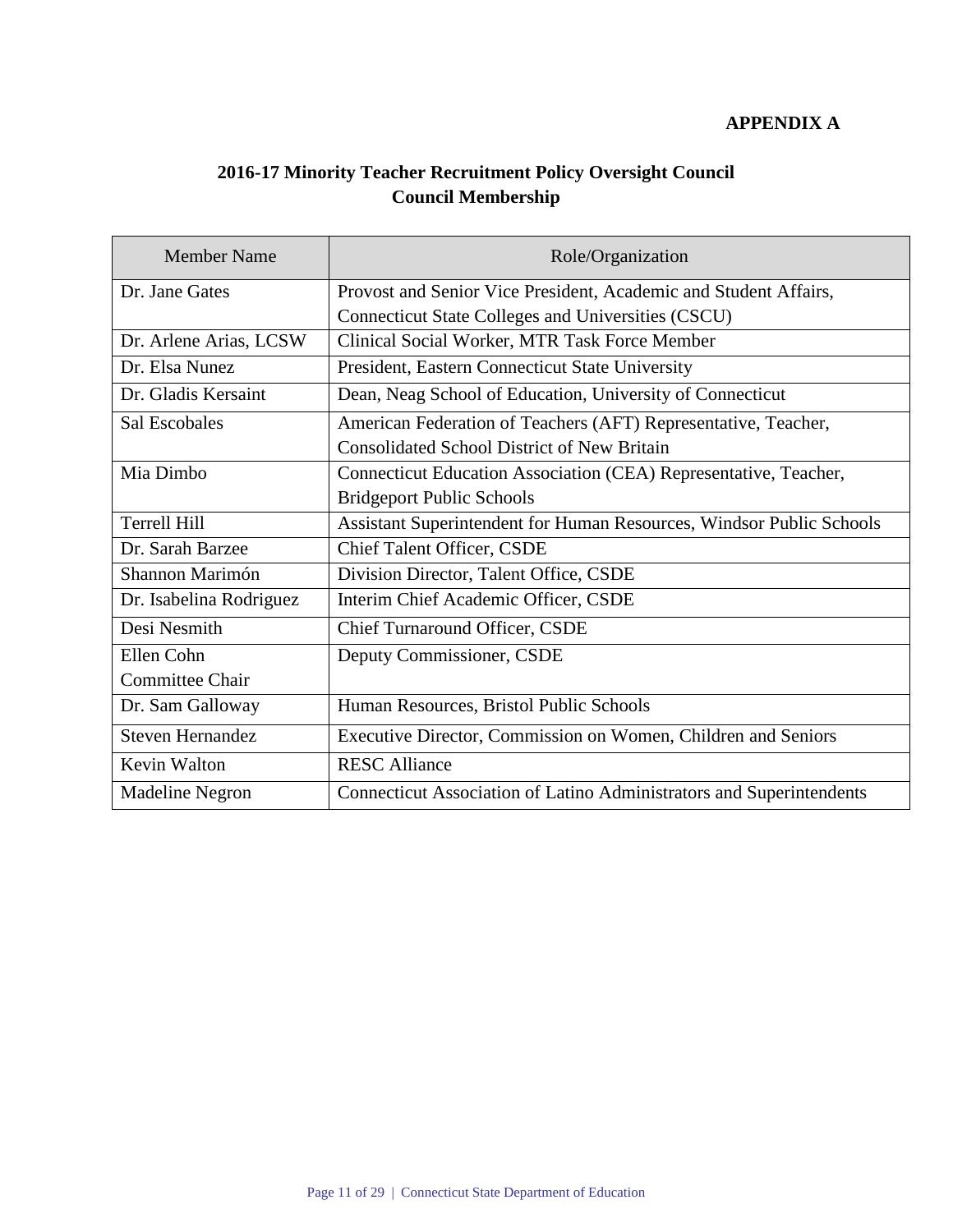#### **APPENDIX B**

# **2016-17 Minority Teacher Recruitment Policy Oversight Council Complete List of Recommendations to the Commissioner of Education May 18, 2017**

#### **Theme 1 – Provide Fiscal Incentives**

- *Provide funding incentives for individuals to pursue degrees in teacher shortage areas (service commitment required)\**
- *Increase scholarship programs for prospective minority teachers\**
- Give awards/incentives to teacher education programs that produce high percentages of minority teachers
- Mentorship
- Summer institutes for middle/high school minority students interested in teaching; assist in mapping out a plan of action
- University-based programs to follow/support first year minority teachers
- Diversify sources and processes for finding teacher candidates; make diversity an explicit consideration in the hiring process

#### **Theme 2 – Streamline the Certification Process**

- *Expand certification pathways and increase flexibility\**
- Revisit certification process to eliminate "undue" requirements

## **Theme 3 - Provide Early Career Support**

• Provide additional support during the induction year (especially for those coming from out of state)

#### **Theme 4 – Develop Mid-Career and Innovative Program Models**

- *Create additional ARCs and increase capacity of existing ARCs\**
- Increase MA programs that allow minority students to intern (for pay) in schools while getting their master's degree
- Support noncertified staff transition to teaching programs
- Develop educator preparation program pathways for community college students
- Target recruitment efforts at college students with limited/difficult job prospects

*\* High priority recommendation - received 3+ votes from Council members*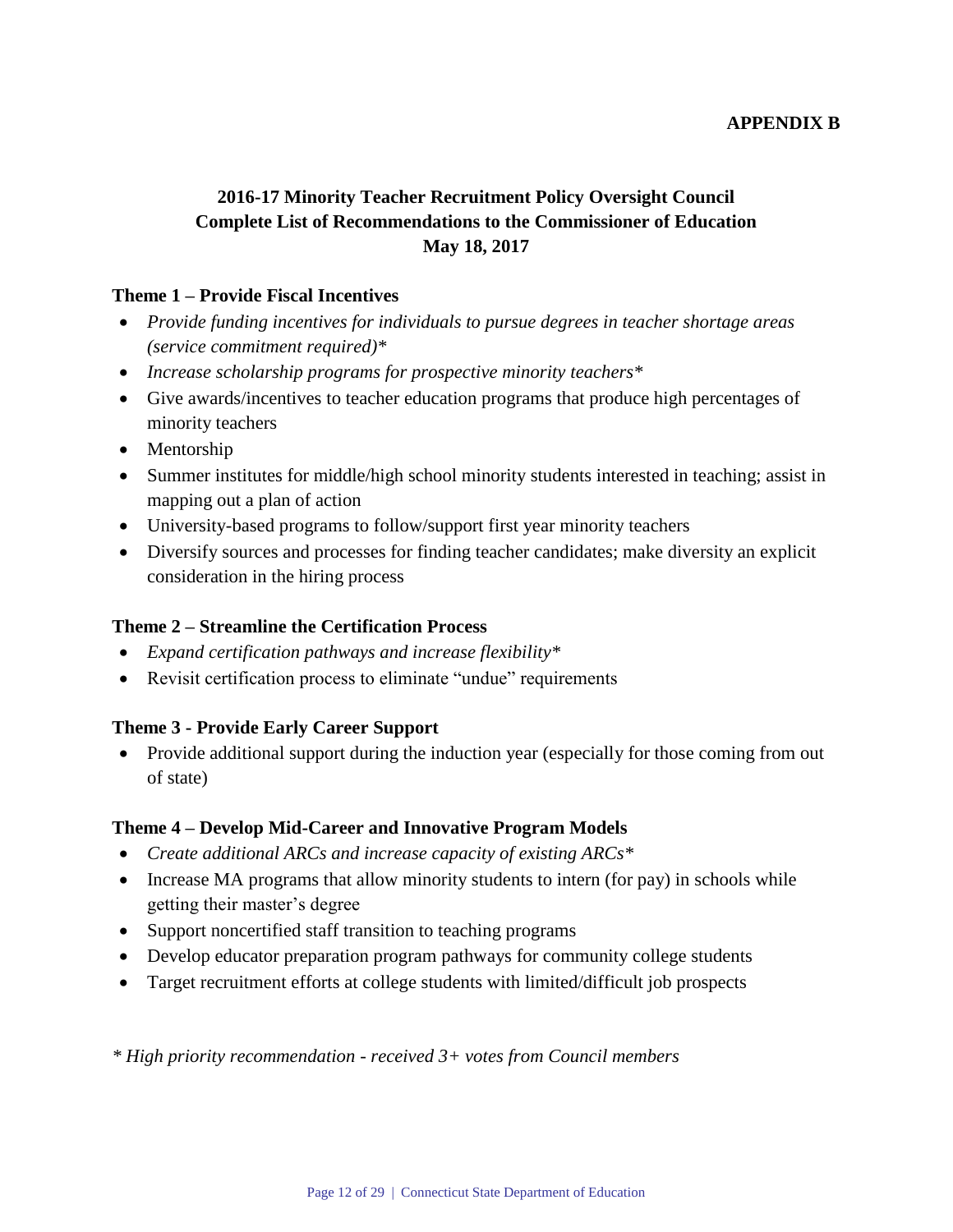## **APPENDIX C**

## **RESC Alliance MTR Program Survey Analysis**

#### **Survey Respondents**

The CSDE received contact information for 281 individuals that participated in one or more of the RESC Alliance MTR programs. Where email addresses were not available, the CSDE sent hardcopy surveys by mail. The survey was conducted from February 9, through June 2, 2017.

# Table 1 *Survey Response Rate*

|                               | # Invites Sent<br>(#1) | # Undeliverable<br>#2) | # Responses<br>Received<br>(#3) | <b>Response Rate</b><br>#3 $/(#1 - #2)$ |
|-------------------------------|------------------------|------------------------|---------------------------------|-----------------------------------------|
| <b>MTR Online</b><br>Survey   | 192                    |                        | 35                              | 18.2%                                   |
| <b>MTR Hardcopy</b><br>Survey | 89                     |                        | 6                               | 7.5%                                    |
| <b>Overall</b>                | 281                    |                        | 41                              | 15.1%                                   |

#### **Characteristics of RESC MTR Alliance Program Participants**

Table 2

*Characteristics of the Respondents (N = 41)*

|                                     | Number         | Percent |  |  |
|-------------------------------------|----------------|---------|--|--|
| <b>Gender</b>                       |                |         |  |  |
| Female                              | 36             | 87.8%   |  |  |
| Male                                | 5              | 12.2%   |  |  |
| <b>Race/Ethnicity</b>               |                |         |  |  |
| African-American                    | 17             | 41.5%   |  |  |
| Hispanic or Latino                  | 12             | 29.3%   |  |  |
| Asian                               | $\overline{2}$ | 4.9%    |  |  |
| Native-American or Alaskan Native   | $\overline{0}$ | $0.0\%$ |  |  |
| Native-Hawaiian or Pacific-Islander | $\theta$       | 0.0%    |  |  |
| Multi-Racial                        | 5              | 12.2%   |  |  |
| Other (e.g., Haitian)               | 5              | 12.2%   |  |  |
| Role during 2016-17                 |                |         |  |  |
| A middle school student             | $\theta$       | 0.0%    |  |  |
| A high school student               | 7              | 17.1%   |  |  |
| A college/university student        | 17             | 41.5%   |  |  |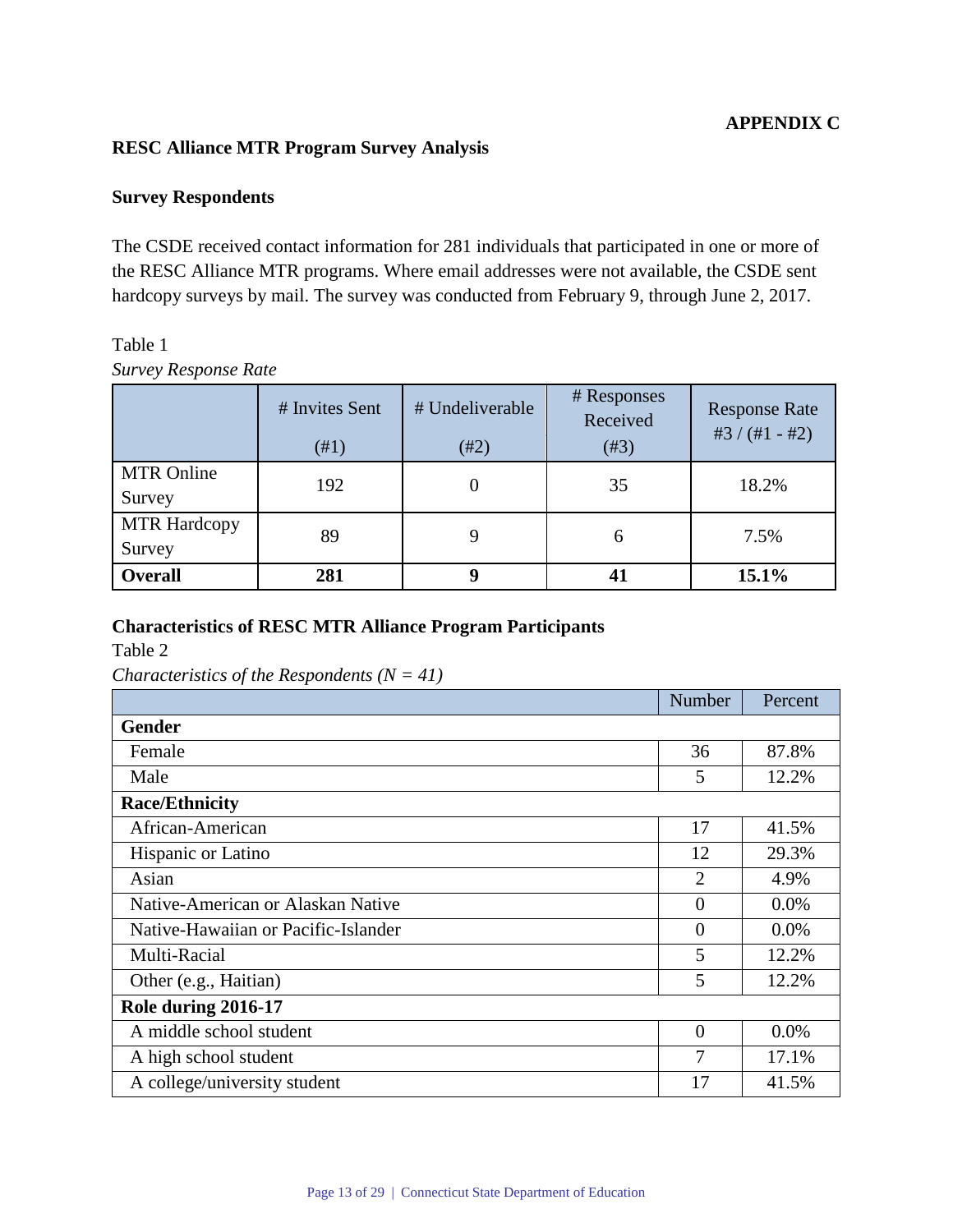| A college/university graduate but not teaching in a Connecticut<br>school | 3 | 7.3%    |
|---------------------------------------------------------------------------|---|---------|
| A teacher teaching in a Connecticut public school                         | 8 | 19.5%   |
| A teacher teaching in a Connecticut charter or private school             |   | $0.0\%$ |
| A teacher teaching in a school outside of Connecticut                     |   | $0.0\%$ |
| A college/university graduate seeking employment as a teacher             | っ | 4.9%    |
| Other (e.g., Master of Arts in Teaching graduate)                         | っ | 4.9%    |
| No Response                                                               | າ | 4.9%    |

# **1. Pathways to Teaching**

Table 3

*Responses to "How long have you been participating or did you participate in the Pathways to Teaching Program?" (n = 34)*

|                                            | Number | Percent |
|--------------------------------------------|--------|---------|
| Less than one year                         |        | 2.9%    |
| One year or longer but less than two years |        | 41.2%   |
| Two years or longer but less than three    |        |         |
| years                                      |        | 26.5%   |
| Three years or longer                      |        | 29.4%   |
| Don't remember/Not sure                    |        | $0.0\%$ |

Note. This question applied to those who are or were a Pathways to Teaching participant only.

## Table 4

*Responses to "In which of the following Pathways to Teaching activities are you participating or have you participated?" (n = 34)*

|                                                     | Number | Percent |  |
|-----------------------------------------------------|--------|---------|--|
| Scholarship assistance for tuition, books, and fees | 22     | 64.7%   |  |
| College/university field trips                      | 17     | 50.0%   |  |
| Summer educational internships                      | 16     | 47.1%   |  |
| Mentoring by certified teachers at the high school  | 14     | 41.2%   |  |
| and/or college/university levels                    |        |         |  |
| Tutoring students                                   | 5      | 14.7%   |  |
| SAT preparation                                     |        | 2.9%    |  |
| Other (e.g., workshops)                             | 4      | 11.8%   |  |

Note. This is a multiple choice item and the percentages do not add up to 100. This question applied to those who are or were a Pathways to Teaching participant only.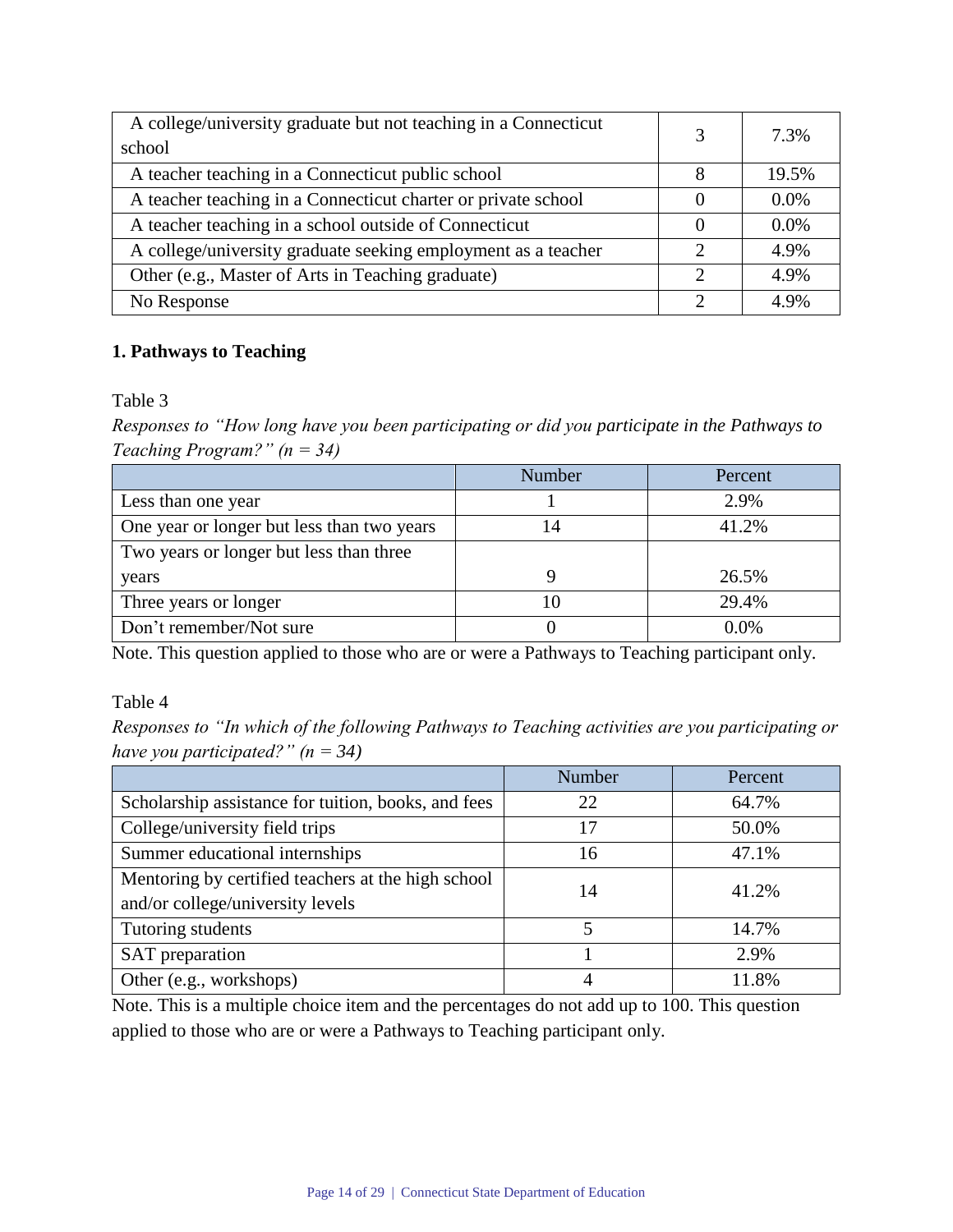*Responses to "Which of the following Pathways to Teaching activities have had the greatest impact on you with regard to pursuing a career as a teacher? (Select and Rank the Top 3)" (n = 34)*

|                                     |          | <b>Times Ranked</b> |    | <b>Times Ranked</b> |                | <b>Times Ranked</b> |
|-------------------------------------|----------|---------------------|----|---------------------|----------------|---------------------|
|                                     |          | #1                  |    | #2                  |                | #3                  |
| Scholarship assistance for tuition, | 14       | 41.2%               | 5  | 14.7%               | $\overline{2}$ | 5.9%                |
| books, and fees                     |          |                     |    |                     |                |                     |
| Summer educational internships      | 9        | 26.5%               | 5  | 14.7%               | 5              | 14.7%               |
| Mentoring by certified teachers at  |          |                     |    |                     |                |                     |
| the high school and                 | 6        | 17.6%               | 5  | 14.7%               | 6              | 17.6%               |
| college/university levels           |          |                     |    |                     |                |                     |
| College/university field trips      | 3        | 8.8%                | 6  | 17.6%               | 3              | 8.8%                |
| SAT preparation                     | 1        | 2.9%                | Т. | 2.9%                |                | 0.0%                |
| Tutoring students                   | $\theta$ | $0.0\%$             |    | 2.9%                | 5              | 14.7%               |
| Other (e.g., My past teacher's      |          | 2.9%                |    | 2.9%                | $\overline{2}$ | 5.9%                |
| influences)                         |          |                     |    |                     |                |                     |

Note. This question applied to those who are or were a Pathways to Teaching participant only.

# **Written comments on "Please comment below why you think the activities you identified above have had the greatest impact on you with regard to pursuing a career as a teacher."**

# *Intrinsic Motivation*

- I enjoy working with younger students. I believe that younger students need a role model to guide them in the right direction.
- I understand that children love to learn in a hands-on environment that they can get something out of.
- It made my curiosity grow and I love helping people get through challenges and struggles which is something many educators face.
- The children changed my view of becoming a teacher and I want to help them succeed in life.
- I was able to continue my studies and get my degree so that I'd be able to become a teacher.

# *Scholarship*

- It allowed for an easier financial situation.
- Well, without a way to finance college, it's not feasible for some of us.
- The only experience I have had with your program is through the scholarship. The scholarship has helped ease financial burdens, to allow me to focus more on my studies. Thank you for that.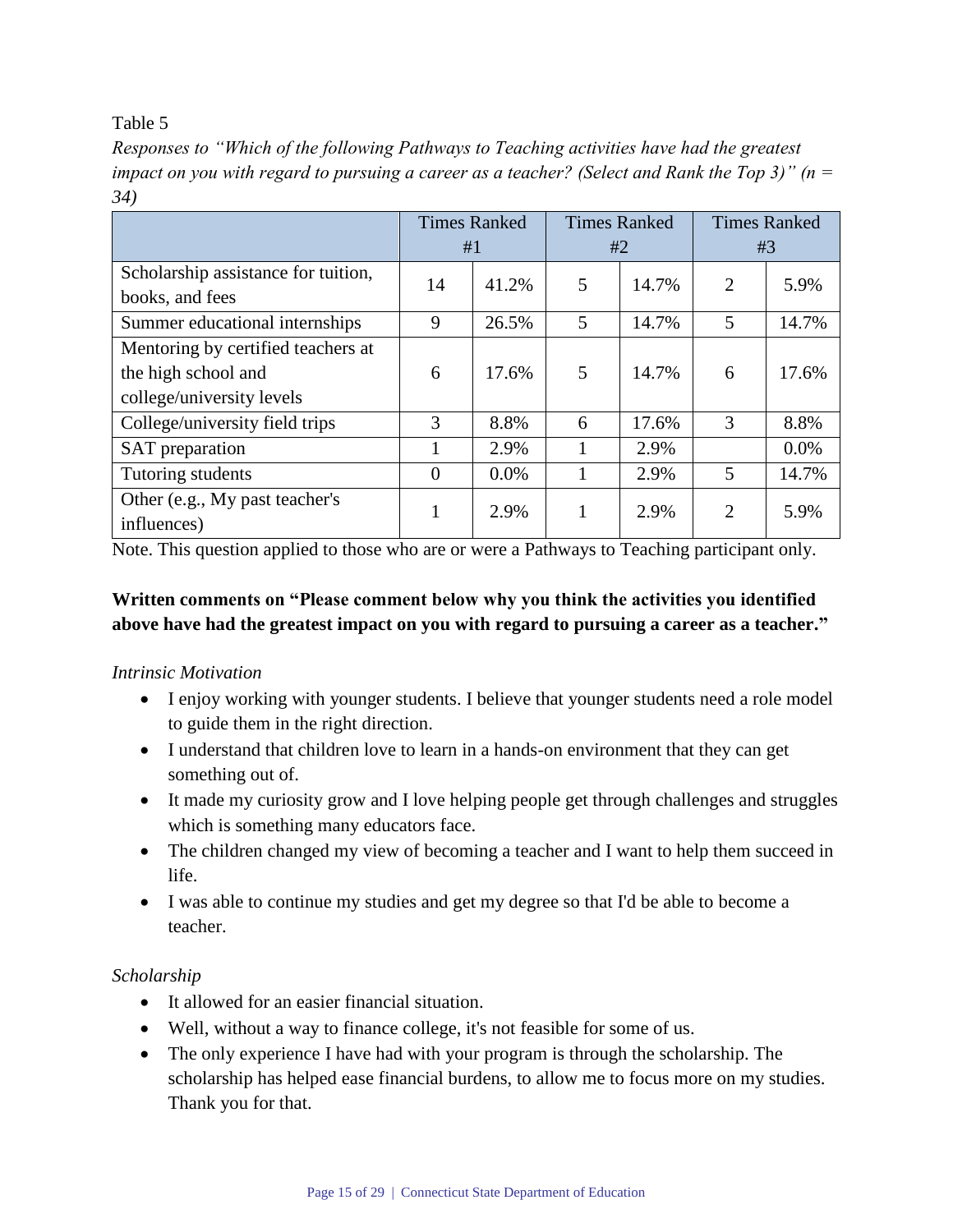- Becoming a teacher is very expensive. It costs more to become a teacher than it does to become a manager/director in a business.
- College and university tuitions are very expensive. I just had finished paying off other loans for undergraduate courses, so obtaining a scholarship to obtain my cross endorsement really helped me pursue my career as an Early Childhood educator.
- Being a teacher does not pay very well, so every little bit helps to afford the tuition to become a teacher.

# *Multiple Contributing Factors*

- They not only helped me to get a better view of what a career in teaching would look like, but I was able to meet teachers in that field and got great advice. And, I got scholarship aid which was a great boost!
- I was able to get the resources and knowledge that I needed so that I was able to afford all of my school books and have more teaching experience than my colleagues.
- 1) The summer internships helped me see what it's like working with students. I worked at a school for a summer school program. I also worked at downtown Norwich in the Summer Jam and LEARN program. Both helped me see what it's like working with different kinds of young people. There were many behavior issues that they had, but the instructors knew how to handle it, and I learned new ways to divert the negative behavior. By the end of the programs, the students were well behaved and enjoyed being there. 2) I particularly enjoyed shadowing teachers while I was in high school. That helped me see the classroom in a different light. I was able to see how the teacher interacted with her students, and if I had questions I would ask at the end of class. I took notes on things that I liked and things that I didn't like and addressed them with the teacher. 3) School is not cheap and this greatly helped with the cost of books and tuition.

## *Networking and Personal Growth*

- This helped me with my social and communication skills, teaching me to help with students of all ages.
- I obtained knowledge that would help me succeed as a teacher.
- I had a better and clearer view of what I wanted to do. I felt like I had a head start.
- The SAT preparation was the best because they don't teach you how to take the SAT at school.
- They gave me multiple opportunities to get the best college education and join the best education program I could.

## *Hands-On Experiences*

• Through the Future Teachers of America program and Pathways to Teaching program, I was given the opportunity to go to other local high schools in CT and meet minority professionals working in education.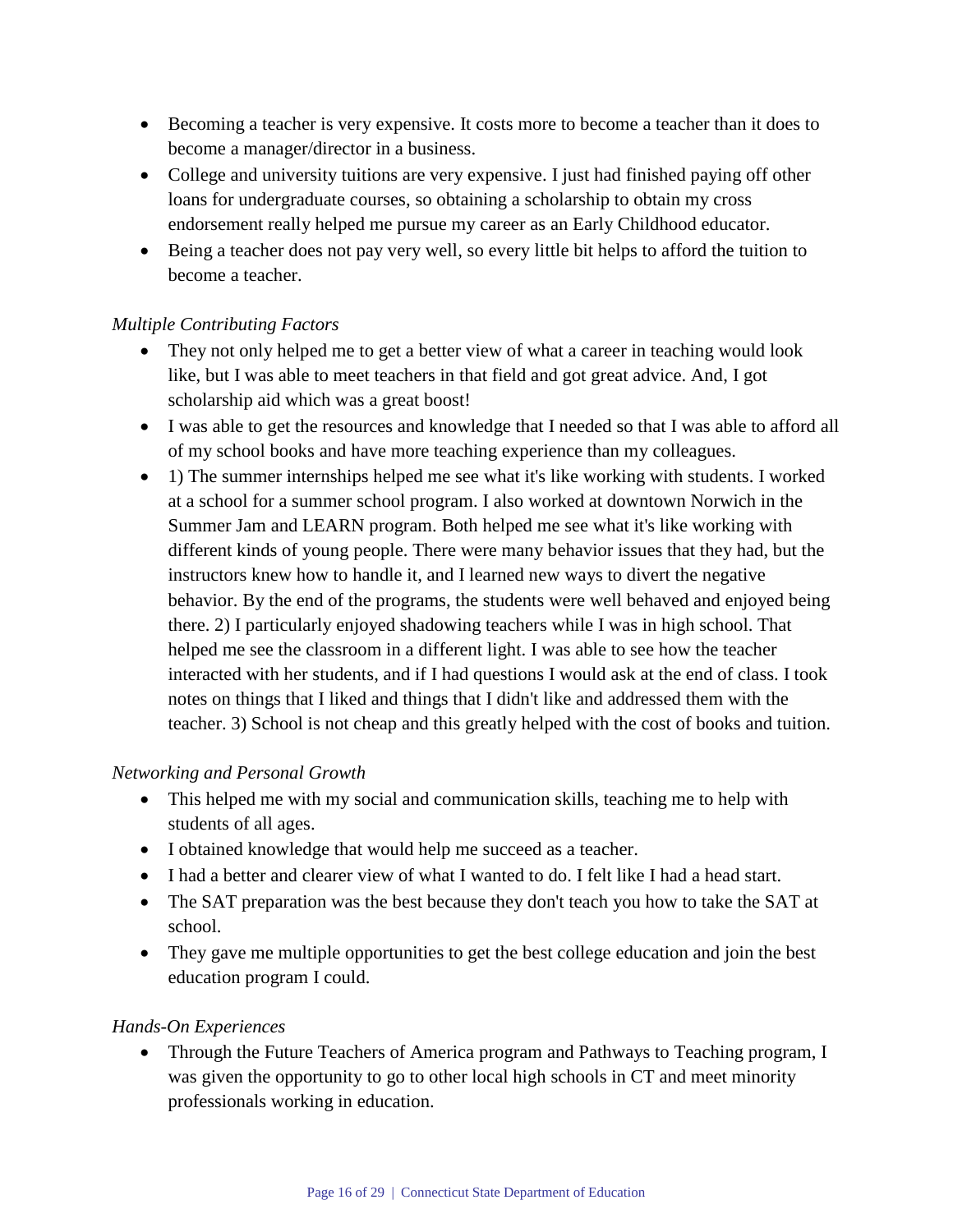- Provides experience.
- It gave me insight on what they do on a daily basis.
- I've gotten to work with different age groups to see which age group I would prefer.
- In regard to pursuing a career in education, the summer internship gives me the opportunity to view teaching in different ways, also I like the hands on portion. When we visit the colleges/universities, we are introduced to their education major, and it shows me that other minorities are furthering their education. It is very inspiring for me to work hard. The last activity I chose was tutoring students because Pathways to Teaching taught me to be open to tutoring and helping others in my class.
- I am able to now see the hard work and preparation that goes into teaching a classroom full of kids.
- I got to see what teachers did on a daily basis.
- Being able to experience the affect that a teacher has on a student first hand is what led me to pursue a carrier in education.

# **Written comments on "What other activities would you recommend Pathways to Teaching offer so as to support students in pursuing a teaching career? Please explain why."**

## *Internships/Job and Hand-on Experiences*

- Assistance in obtaining a job in their preferred districts.
- Summer educational internships because you get to learn "your trade" while working.
- I recommend Pathways to Teaching to offer at least one opportunity to shadow/teach a class of their choice. This way the student will see if teaching is for them or not.
- I think Pathways should expand its teaching activities with not only going to college visits but doing activities with younger kids (not in the summer, like internships) but at after school meetings with younger kids. Also, hands-on stuff like visiting different types of schools like private schools to public.
- Internships.
- More hands-on teaching experiences with school-aged children.
- Meetings with other students in order to meet others that will be entering the same field.

## *Mentoring and Support*

- Do programs like mentoring younger students in middle school once a week for an hour.
- More support and tutoring for adult learners.
- I suggest working more one-on-one with a teacher. I particularly enjoyed shadowing teachers, but I wish it was more of a constant thing. I think that when you're a senior in the program, you should shadow a teacher as often as you can during study hall. That way you can see the planning that goes behind classes. Maybe you could help plan a lesson too. I did something like that in FIT and it was extremely helpful.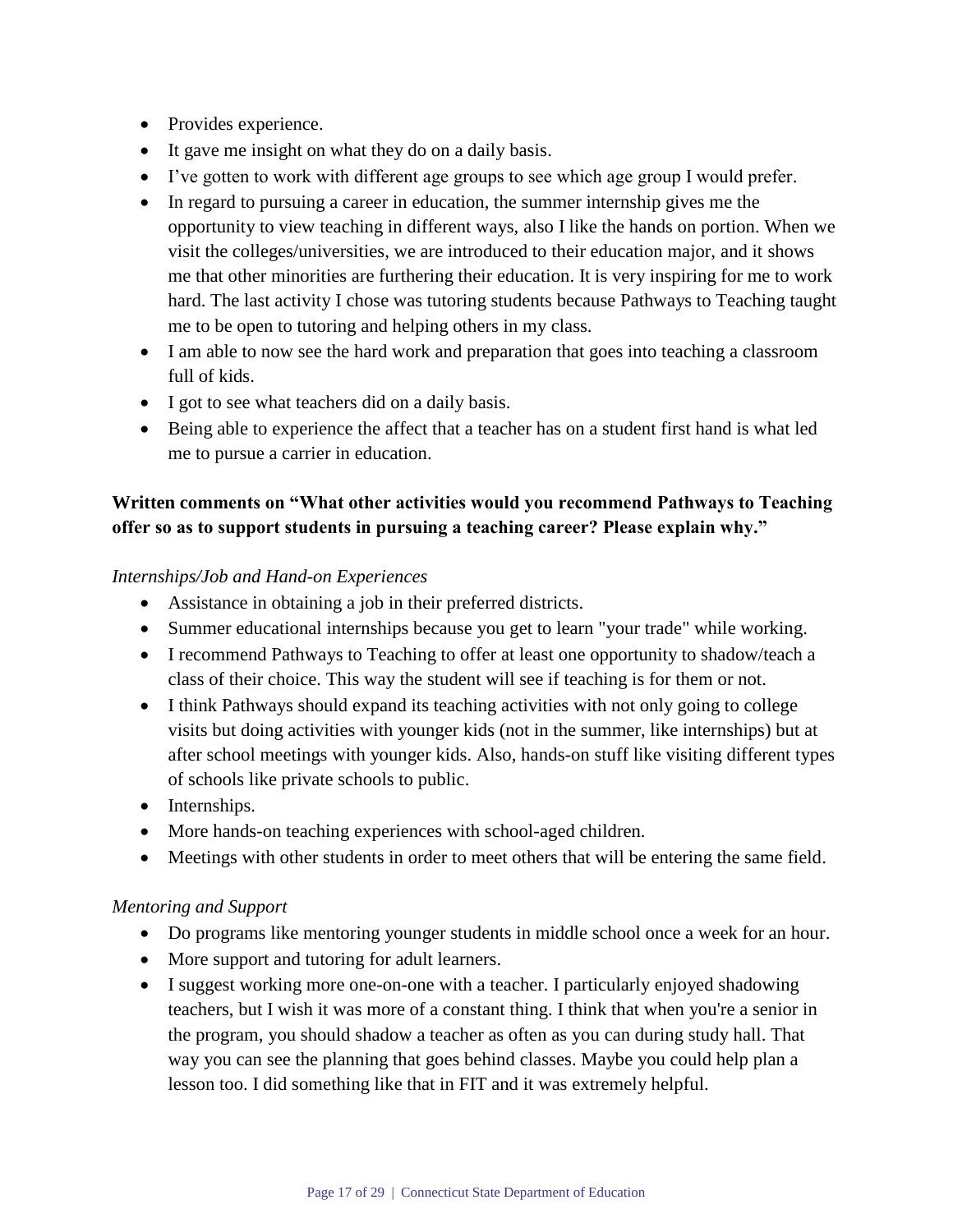## *Communication and Contact*

 I really think it is not about the activities, but more about keeping in contact with participants after college. I think still providing information on the different options the program has to offer after college would be helpful. Additionally, I think reaching students in their freshman and sophomore years to engage in the different activities would have been useful. I feel like I joined Pathways to Teaching late, so I wasn't able to take advantage of the program's resources.

## *Scholarship*

- Looking at scholarships for minorities getting their master degree in education.
- More grants and scholarships for ARC and Master's degree programs.

#### *Other*

- More information on Praxis and Praxis II, along with the Foundations of Reading tests, would have been helpful. I feel I was informed about them very late in the process.
- I would not offer any more activities, but I would suggest we recruit more students to Pathways to Teaching. It is a very helpful program and many students as well as myself enjoy it!
- None that particularly strike out to me. Pathways to Teaching does an amazing job at getting students a clear view of the field.
- None! All activities were wonderful!
- None! All of the activities I participated in helped me a lot!

|                     | <b>Number</b> | Percent |
|---------------------|---------------|---------|
| Definitely will     |               | 43.8%   |
| Probably will       |               | 12.5%   |
| May or may not      |               | 37.5%   |
| Probably will not   |               | 0.0%    |
| Definitely will not |               | 6.3%    |

## Table 6

*Responses to "How likely are you to pursue a career in teaching?" (n = 16)*

Note. This question applied to those who are currently in high school only.

Table 7

*Responses to "Are you currently enrolled in a teacher preparation program (inclusive of an ARC program" (n = 23)*

|     | Number | Percent |
|-----|--------|---------|
| Yes |        | 39.1%   |
| No  |        | 60.9%   |

Note. This question applied to those who are currently in college/university only.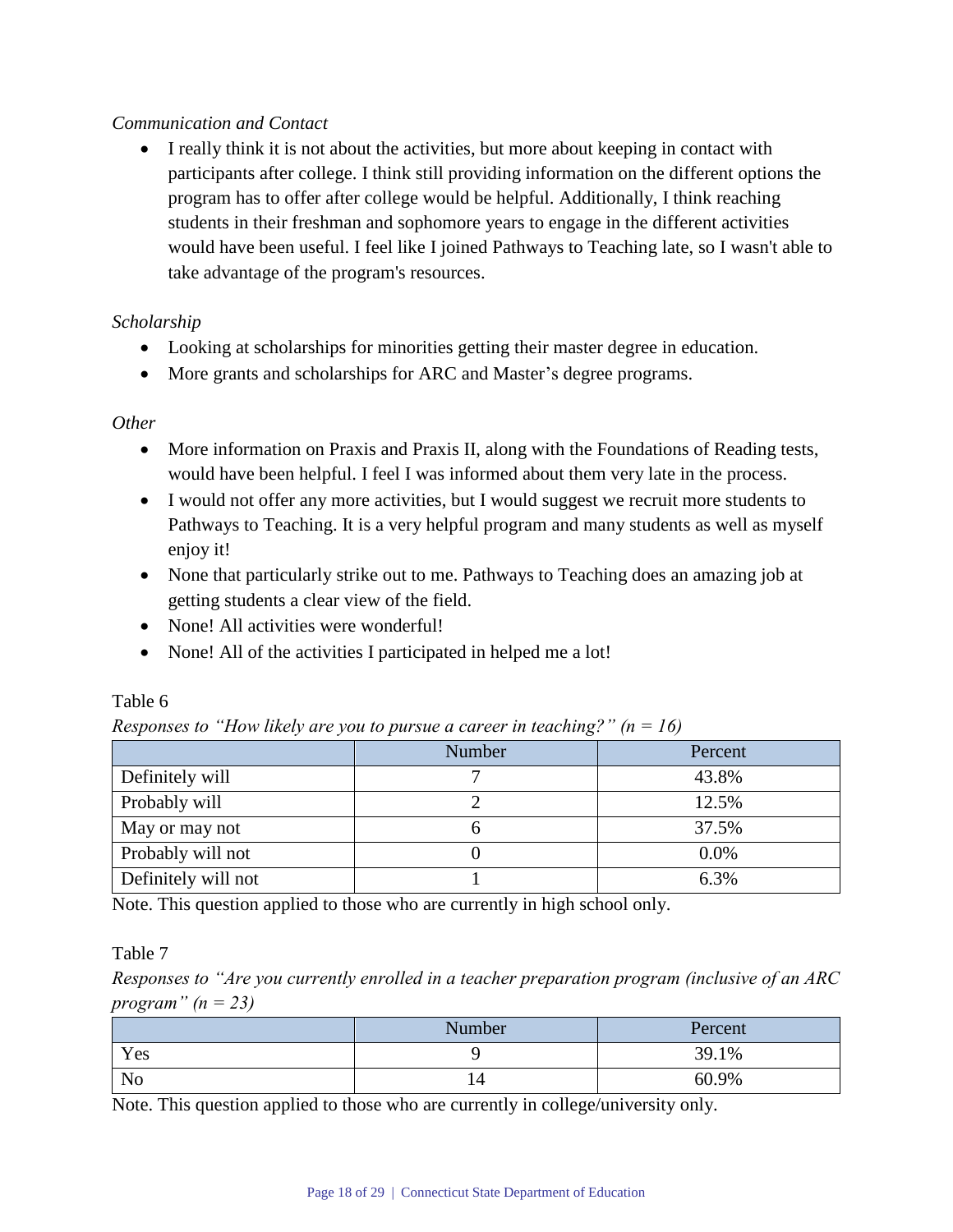#### **Written comments on "If not, why?"**

- Already completed it.
- Already completed the ARC program.
- Completing my general studies beforehand.
- Currently working as a teacher's aide.
- Do not wish to take part in one at the moment.
- For now, I am still taking my general education courses to fulfill my requirements.
- I am undeclared and fulfilling core requirements.
- I don't know what that is.
- I graduated with a Political Science degree and not yet certain about teaching etc.
- I have decided to switch to a different major.
- I want to go to medical school, but like I said before, pursuing a career in teaching is still one of my options, but not the top.
- I was enrolled in one, and then the program was going to take too long. I was moving away and needed to finish my degree. I am getting my bachelors in math now in May, and then I'll continue grad work to pursue more math or education.
- Not sure if teaching is where my heart lies. I want a job that is enjoyable, and I feel like with all the pressures to perform and make high scores, I wouldn't be able to do that.

#### Table 8

*Responses to "If yes, how likely are you to teach in Connecticut public/charter schools?" (n = 9)*

| <b>Number</b> | Percent |
|---------------|---------|
|               | 44.4%   |
|               | 22.2%   |
|               | 11.1%   |
|               | 11.1%   |
|               | 0.0%    |
|               | 11.1%   |
|               |         |

Note. This question applied to those who are currently in college/university only.

# **Written comments on "Please comment below if you 'May or may not,' 'Probably will not,' or 'Definitely will not' teach in Connecticut public/charter schools."**

- I am going to move to California.
- I will stay in NC for at least a few years getting my master's degree and gaining experience.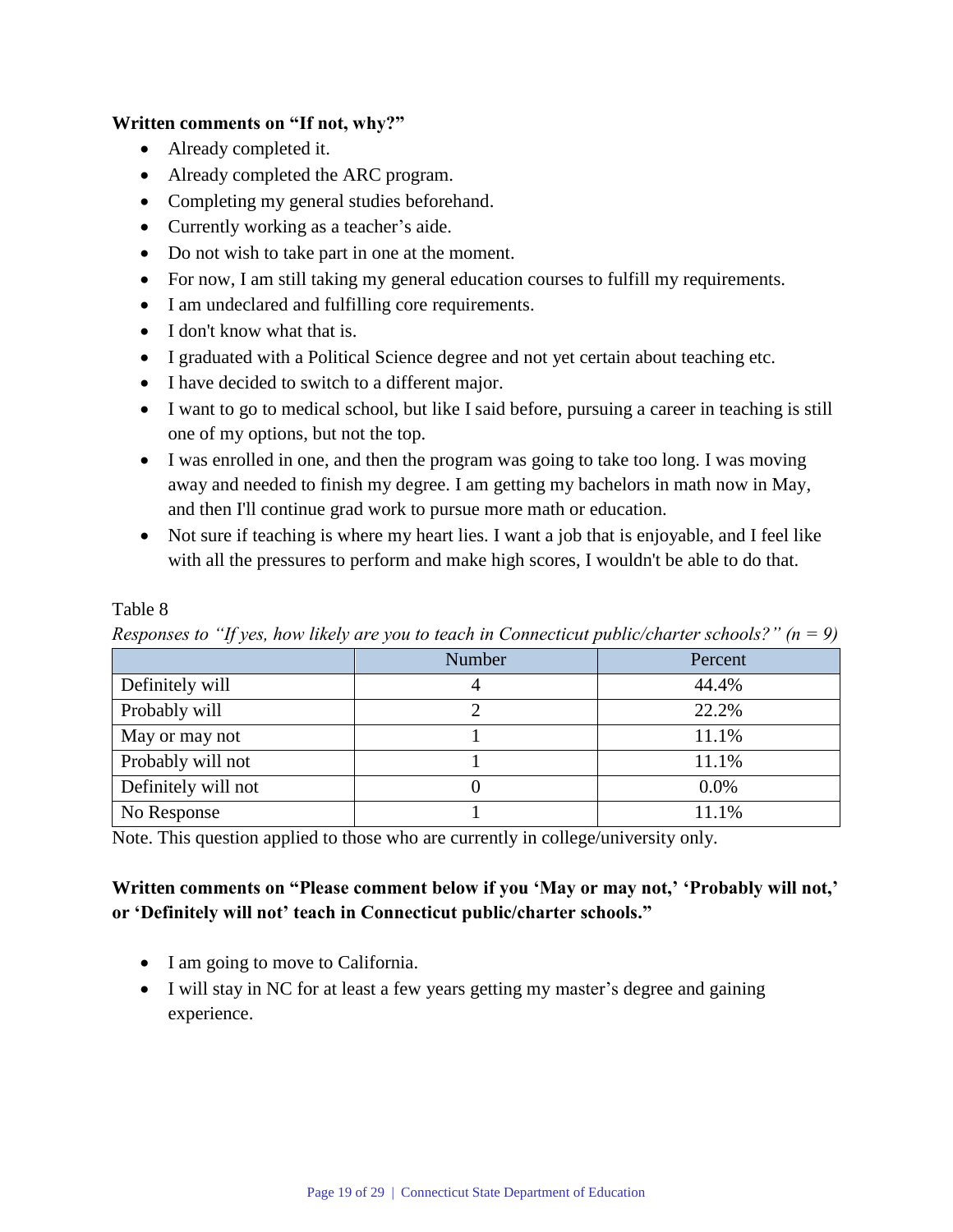*Responses to "If you have graduated from college/university, are you a certified teacher?" (n = 14).*

|                                                   | Number | Percent |
|---------------------------------------------------|--------|---------|
| Yes, I am a certified teacher                     |        | 35.7%   |
| No, but I am working towards becoming a certified |        |         |
| teacher                                           |        | 57.1%   |
| No, and I elected not to pursue teaching          |        | $7.1\%$ |

Note. As only one respondent reported that "No, and I elected not to pursue teaching, his/her response to the following question "If you selected 'No, and I elected not to pursue teaching,' please identify why you have made this decision" was not reported to protect the identity of the respondent.

## **2. Scholarships for Educator Preparation**

Table 10

*Responses to "What year of college/university or an ARC program are you presently in?" (n = 25)*

|                                          | Number | Percent |
|------------------------------------------|--------|---------|
| Freshman                                 |        | 12.0%   |
| Sophomore                                | 0      | 24.0%   |
| Junior                                   |        | 8.0%    |
| Senior                                   |        | $0.0\%$ |
| I have graduated from college/university |        | 20.0%   |
| I am in an ARC program                   |        | $0.0\%$ |
| I have graduated from an ARC program     |        | 36.0%   |

Note. This question applied to those who are currently in college/university or an Alternative Route to Certification (ARC) program or have graduated from college/university or an ARC program only.

Table 11

*Responses to "Did you receive a scholarship from the RESC MTR program to pursue a career as a teacher?" (n = 27)*

|     | Number<br>Percent |       |
|-----|-------------------|-------|
| Yes |                   | 66.7% |
| No  |                   | 33.3% |

Note. This question applied to those who are currently in college/university or an ARC program or have graduated from college/university or an ARC program only.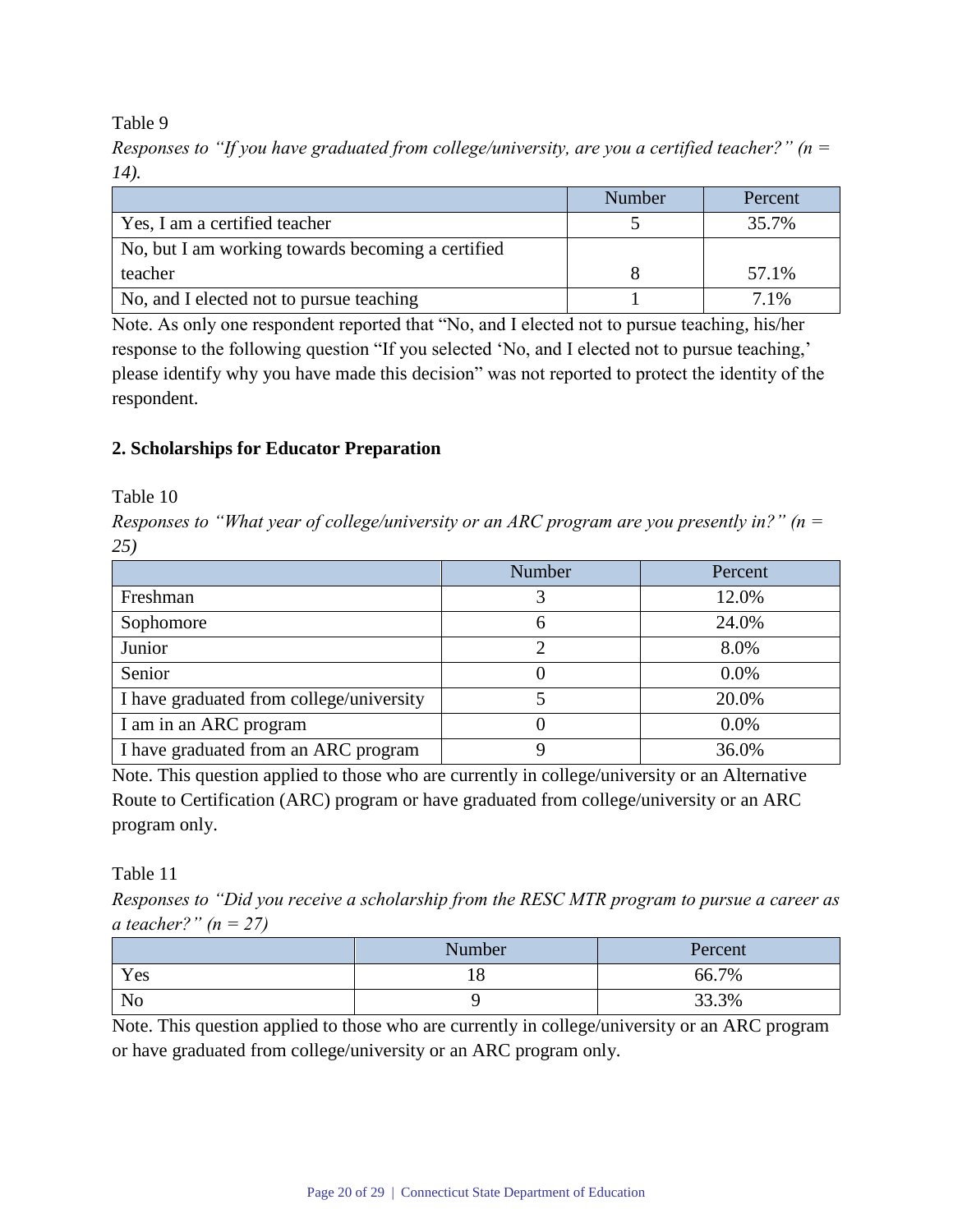|                 | Number | Percent |
|-----------------|--------|---------|
| year            | 4      | 77.8%   |
| 2 years         |        | 11.1%   |
| 3 years         |        | 11.1%   |
| 4 or more years |        | 0.0%    |

*Years Respondents Received Scholarship from the RESC MTR program (n = 18)*

Note. This question applied to those who are currently in college/university or an ARC program or have graduated from college/university or an ARC program only.

Table 13

*Responses to "If yes, to what extent has the scholarship contributed to your decision to attend the teacher preparation program or ARC program?" (n = 18)*

|                        | <b>Number</b> | Percent |
|------------------------|---------------|---------|
| To a very large extent |               | 33.3%   |
| To a large extent      |               | 27.8%   |
| To a moderate extent   |               | 16.7%   |
| To a small extent      |               | 16.7%   |
| Not at all             |               | 5.6%    |

Note. This question applied to those who are currently in college/university or an ARC program or have graduated from college/university or an ARC program only.

#### Table 14

*Responses to "Do you plan to pursue a career as a teacher after graduation?" (n = 11)*

|                | .<br>. |         |  |
|----------------|--------|---------|--|
|                | Number | Percent |  |
| Yes            |        | 63.6%   |  |
| N <sub>o</sub> |        | 27.3%   |  |
| No Response    |        | 9.1%    |  |

Note. This question applied to those who are currently in college/university or an ARC program only.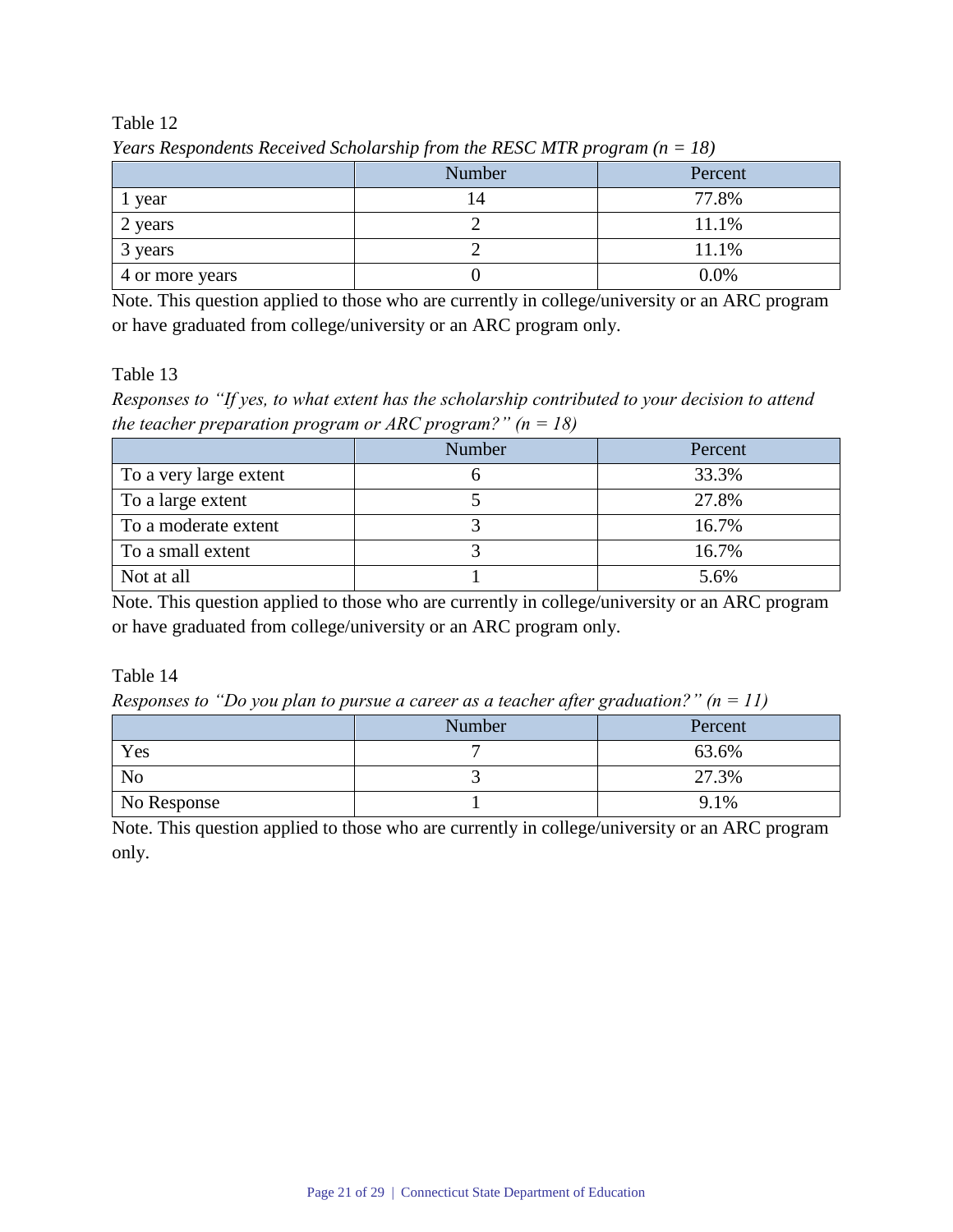|                                                                       | Number | Percent |
|-----------------------------------------------------------------------|--------|---------|
| Teachers are paid less than the other professionals                   |        | 66.7%   |
| Teaching is not the right profession for me                           |        | 33.3%   |
| There is too little respect for the teaching profession               |        | 66.7%   |
| The teaching workload seems too heavy                                 |        | 33.3%   |
| Other (e.g., A job that combines journalism and<br>teaching together) |        | 66.7%   |

*Responses to "If no, please identify why you have made this decision." (n = 3)*

Note. This is a multiple choice item and the percentages do not add up to 100.

# **3. Educators of Color Peer Networking Events**

Table 16

*Responses to "Are you participating or have you participated in RESC MTR Peer Networking?" (n = 41)*

|                | Number | Percent |
|----------------|--------|---------|
| Yes            |        | 17.1%   |
| N <sub>o</sub> |        | 78.0%   |
| No Response    |        | 4.9%    |

Table 17

*Responses to "How many peer networking events have you attended?" (n = 7)*

|           | Number | Percent |
|-----------|--------|---------|
|           |        | $0.0\%$ |
|           |        | 28.6%   |
|           |        | 0.0%    |
| 4 or more |        | 71.4%   |

Note. This question applied to those who report they are participating or have participated in RESC MTR Peer Networking only.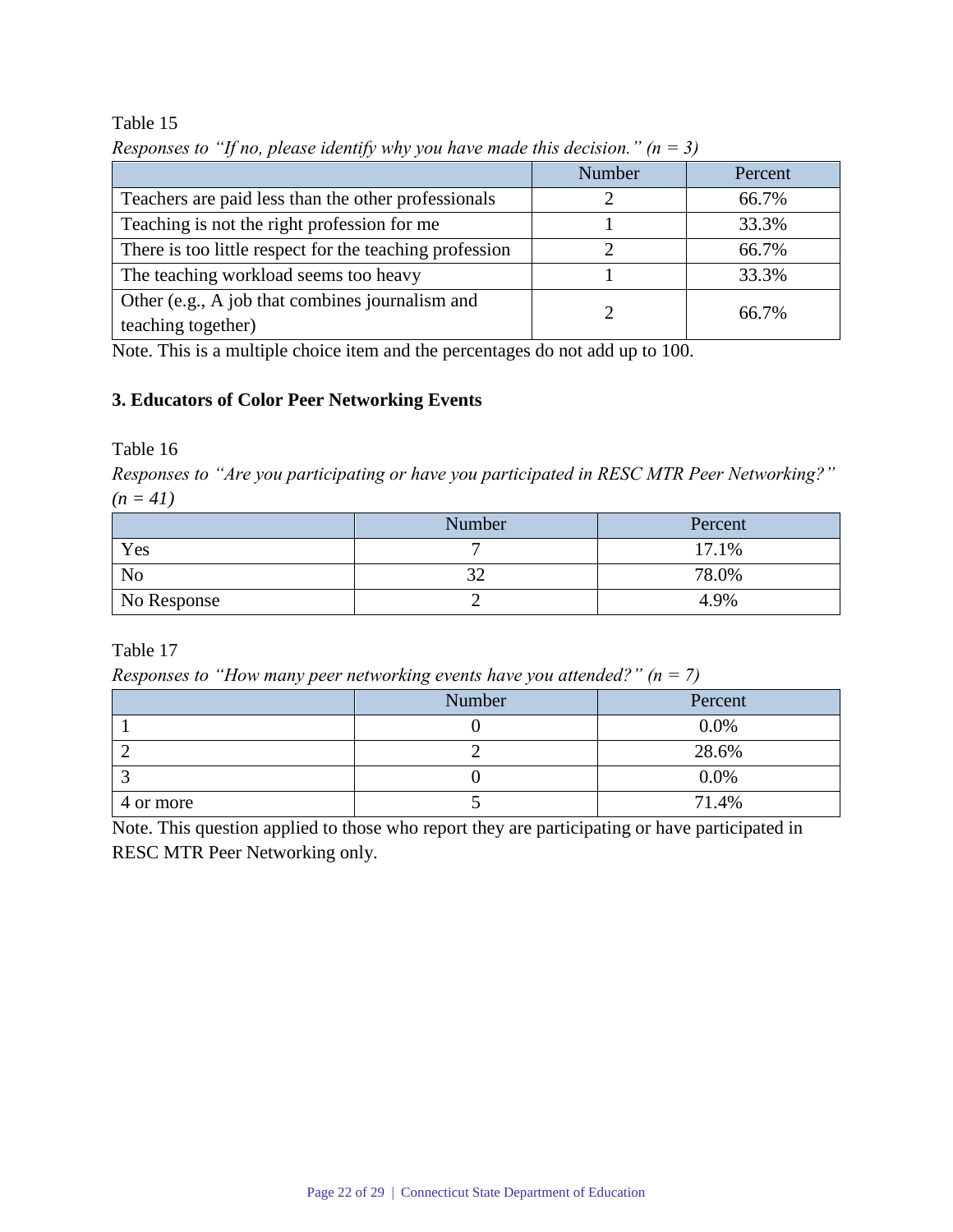*Responses to "How likely are you to continue to participate in RESC MTR Peer Networking?" (n = 7)*

|                     | Number | Percent |
|---------------------|--------|---------|
| Definitely will     |        | 57.1%   |
| Probably will       |        | 28.6%   |
| May or may not      |        | 14.3%   |
| Probably will not   |        | 0.0%    |
| Definitely will not |        | 0.0%    |

Note. This question applied to those who report they are participating or have participated in RESC MTR Peer Networking only.

Table 19

*Responses to "To what extent does or did the RESC MTR Peer Networking initiative assist you to address challenges that may impact your ability to be an effective teacher?" (n = 7)*

|                        | Number | Percent |
|------------------------|--------|---------|
| To a very large extent |        | 14.3%   |
| To a large extent      |        | 57.1%   |
| To a moderate extent   |        | 28.6%   |
| To a small extent      |        | $0.0\%$ |
| Not at all             |        | $0.0\%$ |

Note. This question applied to those who report they are participating or have participated in RESC MTR Peer Networking only.

Table 20

*Responses to "To what extent does or did the RESC MTR Peer Networking initiative provide you with the necessary support to continue to pursue a career as a teacher?" (n = 7)*

|                        | Number | Percent |
|------------------------|--------|---------|
| To a very large extent |        | 28.6%   |
| To a large extent      |        | 57.1%   |
| To a moderate extent   |        | 14.3%   |
| To a small extent      |        | 0.0%    |
| Not at all             |        | 0.0%    |

Note. This question applied to those who report they are participating or have participated in RESC MTR Peer Networking only.

# **Written comments on "What other peer networking activity(ies) do you recommend to make the RESC MTR Peer Networking more effective and why?"**

- Using older and/or former teachers to come and talk to us.
- Assistance with the day to day and how to navigate systems, classes.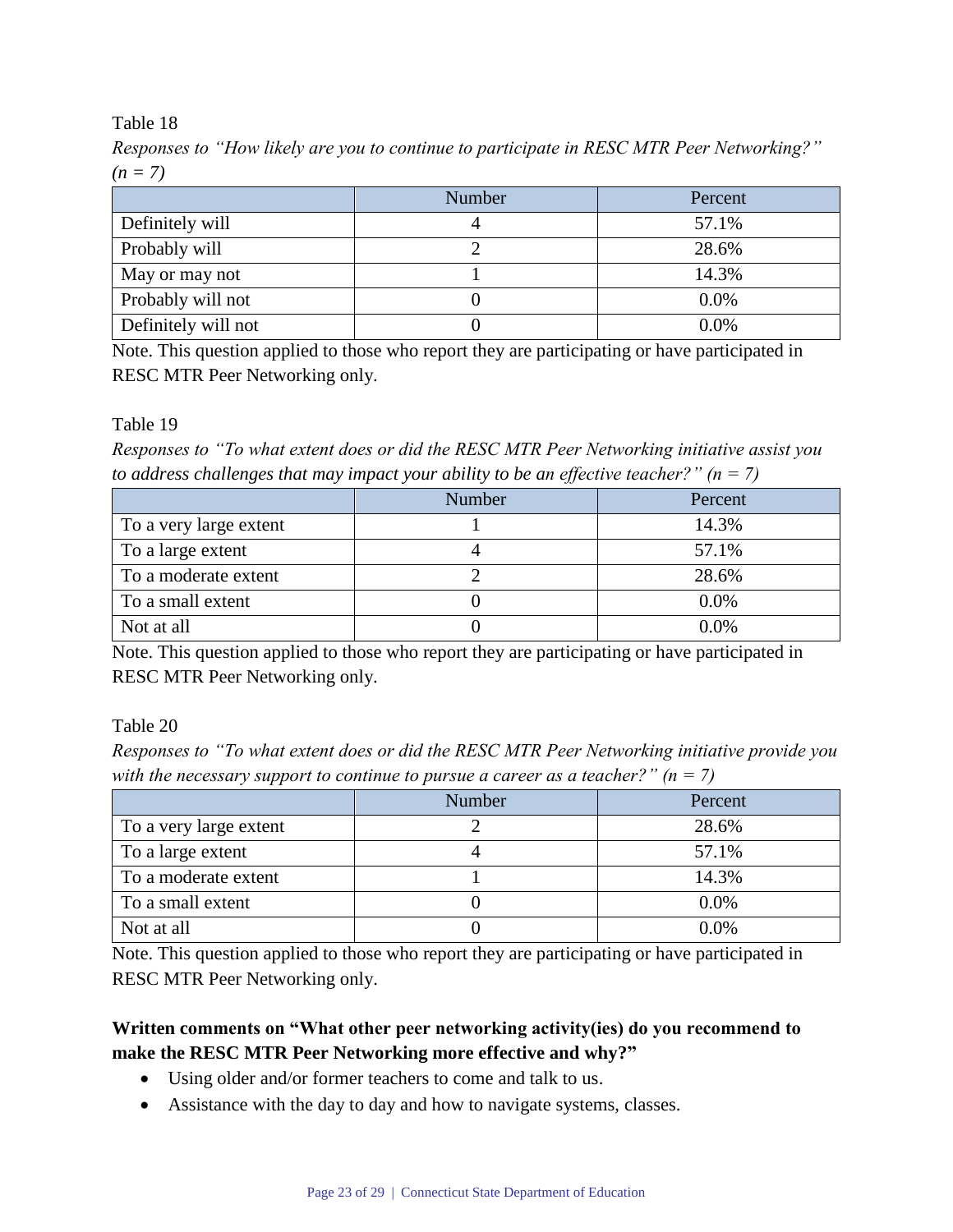- None. All activities have helped me a lot!
- None! All activities have helped shaped my decisions.

## **Open-ended Responses**

**Written comments on "What additional supports or programs would be/were most effective in supporting you to attend a teacher preparation program (inclusive of an ARC program), pursue a teaching career, or to keep you committed to teaching in Connecticut public/charter schools?"**

#### *Value*

 Any program that really shows why teaching is a vital job during this time is one that has the highest chances of success. I firmly believe that teaching is important not just in an academic view but also on a personal level. The values and inspirations that a teacher can pass down to their students is truly invaluable. This idea should also be considered when creating programs geared to those who are in even the slightest way interested in a career in teaching.

#### *Financial Support*

- For me it was definitely the financial support. I was already working as a teacher and needed to go back to school to obtain a cross endorsement, and receiving extra funds alleviated some of the financial burden.
- Financial aid and mentoring are most effective to me as a graduate student in my teacher prep program.
- Scholarships, financial assistance.

## *Classroom Experiences*

- Being in an actual classroom with students to feel what it's like to be in the teacher's shoes.
- Ways to see classes in session.
- Public speaking classes and hands-on teaching experiences.
- Internships where I was able to get an actual teaching experience in front of students in a learning environment.

#### *Support*

- Teacher supports, possibly an online blog/network where we can dialogue with other teachers. Also assistance in obtaining a teaching position.
- The support of my teachers and professors throughout school and how they motivated me.
- Mentoring during the journey of pursuing my career.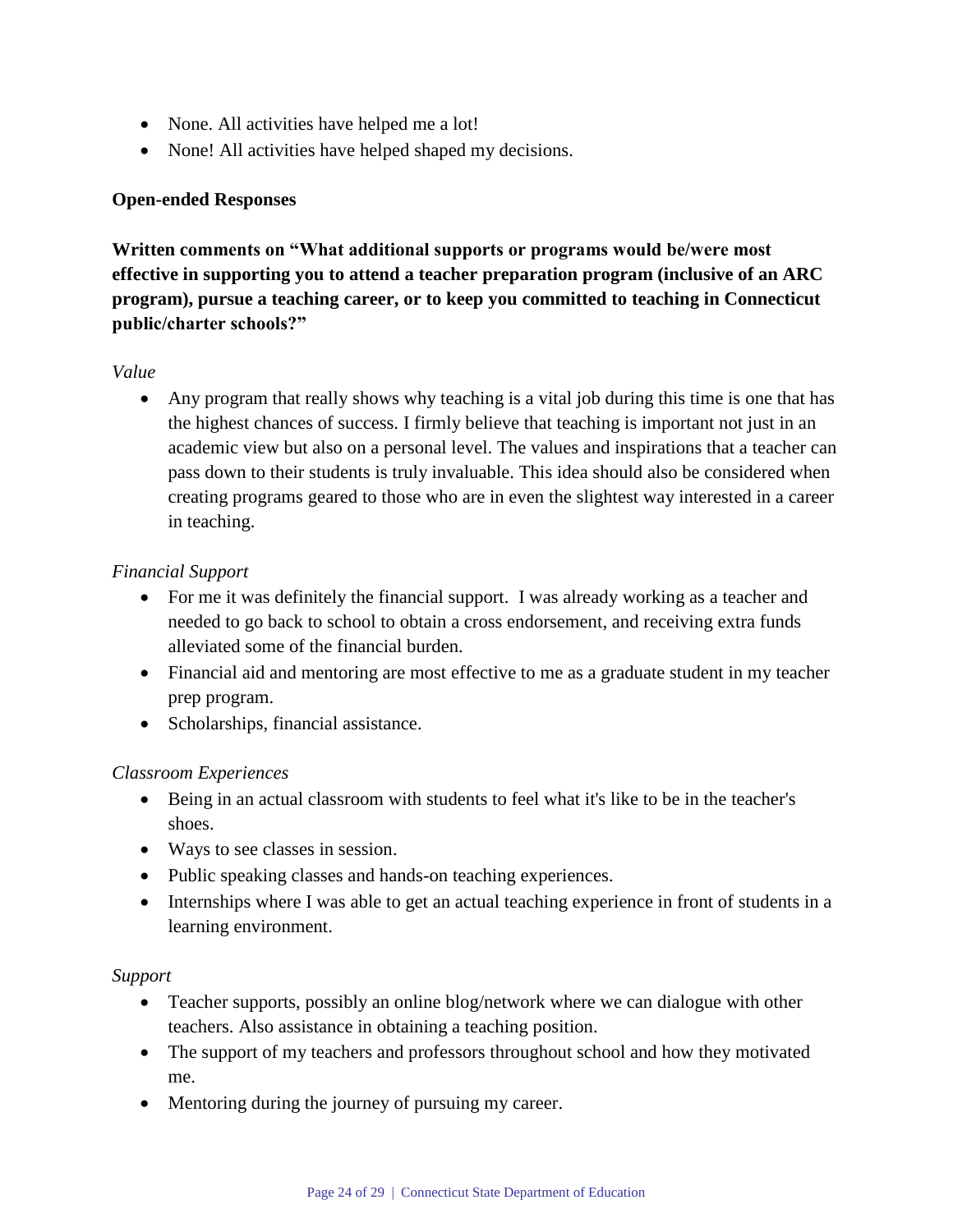- Organization and support.
- Teaching theme coordinator at my school
- I think that our program at my college needs a better coordinator that wants to really help students achieve their teacher certification
- I think the Praxis is something that I've noticed a lot of people struggle with. I recall before parting with the group for my change in major that there was Praxis help. I think that's something useful even though I did not attend the sessions.

## *Communications and Student Engagement*

- Emailing and keeping contact with students
- More information about TEAM would be beneficial.
- Having a teaching fair for high school or college students to allow them the opportunity to ask questions

# **Written comments on "Please use the space below for any comments that you would like to make concerning the support from the RESC MTR program."**

- I am extremely grateful that the State of Connecticut values integrating a diverse community among Connecticut's educators. I am proud to be a future teacher of African descent. In all my years of education in CT, I have never been taught by a teacher that looks physically like me. I am very fortunate to have had all the support from the RESC MTR program and the lessons/experiences I have gotten from my time in Pathways to Teaching. All of this support and training has greatly influenced my decision to become a teacher in a state where they care greatly about having minority teachers.
- This is by far the best program I have ever been a part of. Although I could not complete it, everything that we did was helpful not only for a future teacher, but also for anyone who wants to grow as a person and learn about different people. We incorporated diversity and equality in every discussion. It's something that prepares us for the America we live in today. I greatly appreciate the opportunities I got through Pathways.
- Thank you for the wonderful opportunity to participate in a great program. All your support really makes a difference in the lives of people who are receiving your assistance. Keep up the great work.
- Thank you, the scholarship I received relieved some of the financial stress of the ARC program. My husband became suddenly unemployed at the time.
- Thank you for your support and helping students with scholarships.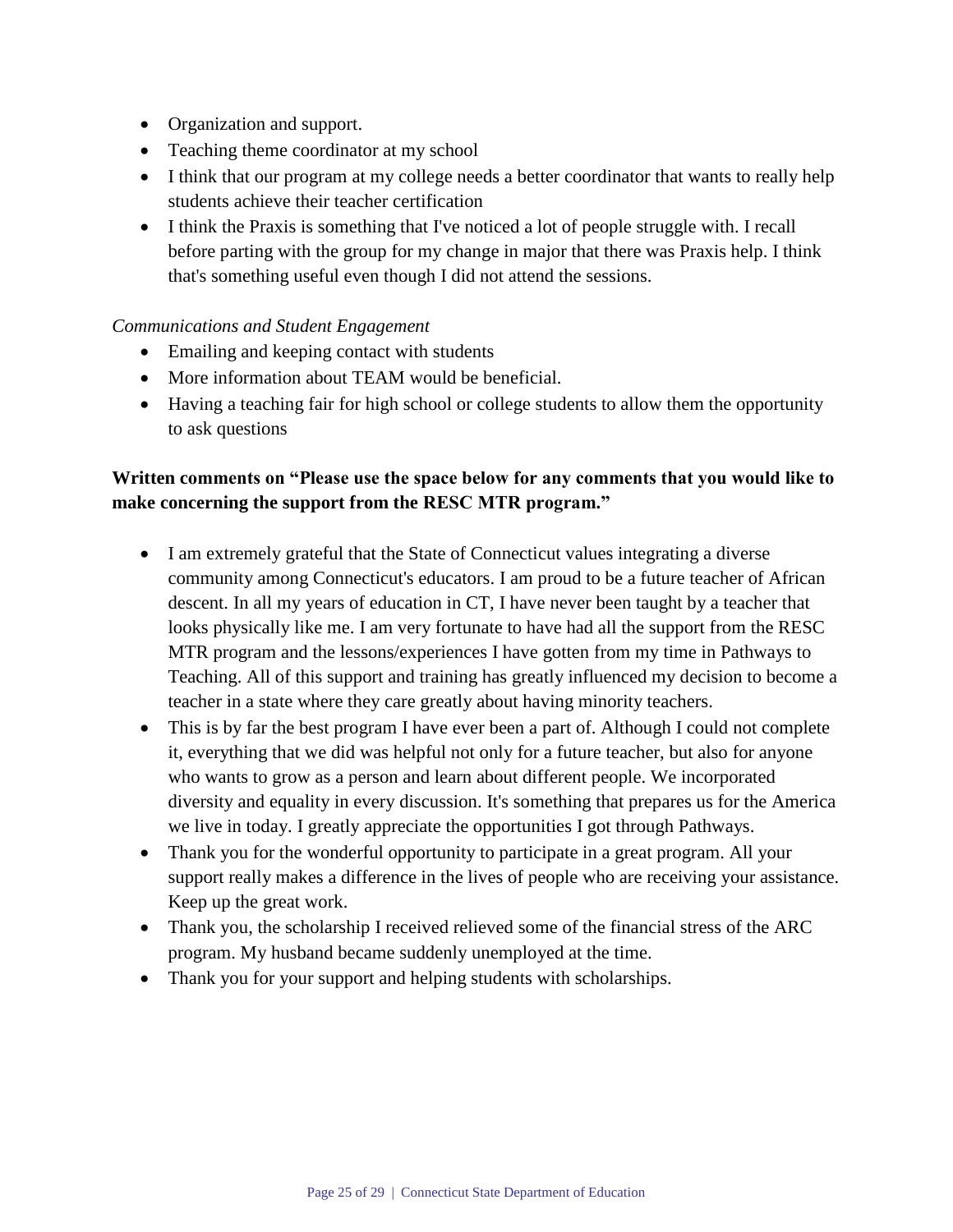*Program Purpose:* The vision of the RESC Alliance MTR Program is to make a difference for students through efforts to diversify the educator workforce. The mission of the RESC Alliance MTR is to assist Connecticut school districts to recruit, hire, develop, support, and retain a racially, ethnically, and culturally diverse teaching and administrative workforce.

*Contributes to Quality of Life Result:* Developing a workforce that reflects the diversity of Connecticut students improves the achievement of all students, particularly students of color.

Over the past three years:

1. Sixty-six scholarships were awarded to students attending college, universities, and alternative route to certification (ARC)

programs.

Page 26

of 29

| Connecticut State Department of Education

| Connecticut State Department of Education

- 2. Pathways to Teaching (PTT) was implemented in 11 high schools.
- 3. Future Teacher Conferences have provided a variety of different speakers, college tours, and workshop topics.
- 4. The Peer Networking programming expanded.

#### **Performance Measure 1:**

#### Scholarships

| <b>Participant group</b>             | 2014-<br>2015 | 2015-<br>2016 | 2016-<br>2017 |
|--------------------------------------|---------------|---------------|---------------|
| <b>Total Scholarships</b><br>Awarded | 29            | 15            | 23            |
| Number of <i>career</i>              |               |               |               |
| <i>changers</i> in ARC               | 6             |               | 8             |
| programs.                            |               |               |               |
| Number of                            |               |               |               |
| paraprofessionals                    | 8             | 8             | 11            |
| enrolled in ARC                      |               |               |               |
| Programs.                            |               |               |               |
| Number of candidates                 |               |               |               |
| enrolled in <i>traditional</i>       | 15            |               |               |
| universities and colleges.           |               |               |               |

#### **Story behind the baseline and trend:**

The objective is to increase awareness and participation of minority candidates enrolled in educator preparation programs leading to Connecticut certification including ARCs,

traditional programs, and those pursuing additional cross-endorsements. The RESC Alliance aimed to get the word to a broad audience in all educator preparation programs.

#### **Is anyone better off?**

The RESC Alliance has a competitive application and scoring process in place to help select awardees. The funds go directly to awardees' tuition. In the last three years, 67 scholarships were awarded. At this time, 11 of those 67 awardees have reported that they are employed in Connecticut schools.

#### **Proposed actions to turn the curve:**

The RESC Alliance wants to revise and improve the application process, provide clear directions, and set timelines for awarding the scholarships. They want to engage with new partners that promote the program and assist with the implementation of the fiscal management.

#### **Performance Measure 2:**

Pathways to Teaching (PTT)

| Work Experience &<br><b>Internship Types</b> | 2015 | 2016 | 2017 |
|----------------------------------------------|------|------|------|
| School-Year/Summer                           | 64   | 16   | 40*  |

\*Anticipated

#### **Story behind the baseline and trend:**

The Alliance intended to expand the PTT program in Connecticut. They set out to increase overall

enrollment and to support specific groups of students within Pathways programming. Generally, enrollment is a fluid process to accommodate student mobility, participation in extra-curricular activities, and academic support programs. Recruitment, enrollment, and retention is based on each unique school/district context and student population. The RESC Alliance sought to make participation in PTT a meaningful, accessible, and structured experience that would be responsive to school contexts but not completely context reliant.

#### **Is anyone better off?**

The personal outreach through the coordinator and mentor roles provided intensive and direct connection to students. It informed the design of the program.

#### **Proposed actions to turn the curve:**

New actions will include increasing leadership roles for students, partnering with the CSDE, and other entities to garner their resources and supports in empowering students to lead PTT programming, and capturing and utilizing student "voice" to continue to craft programming around students' needs. The coming iteration of the PTT curriculum will be more scalable and context specific.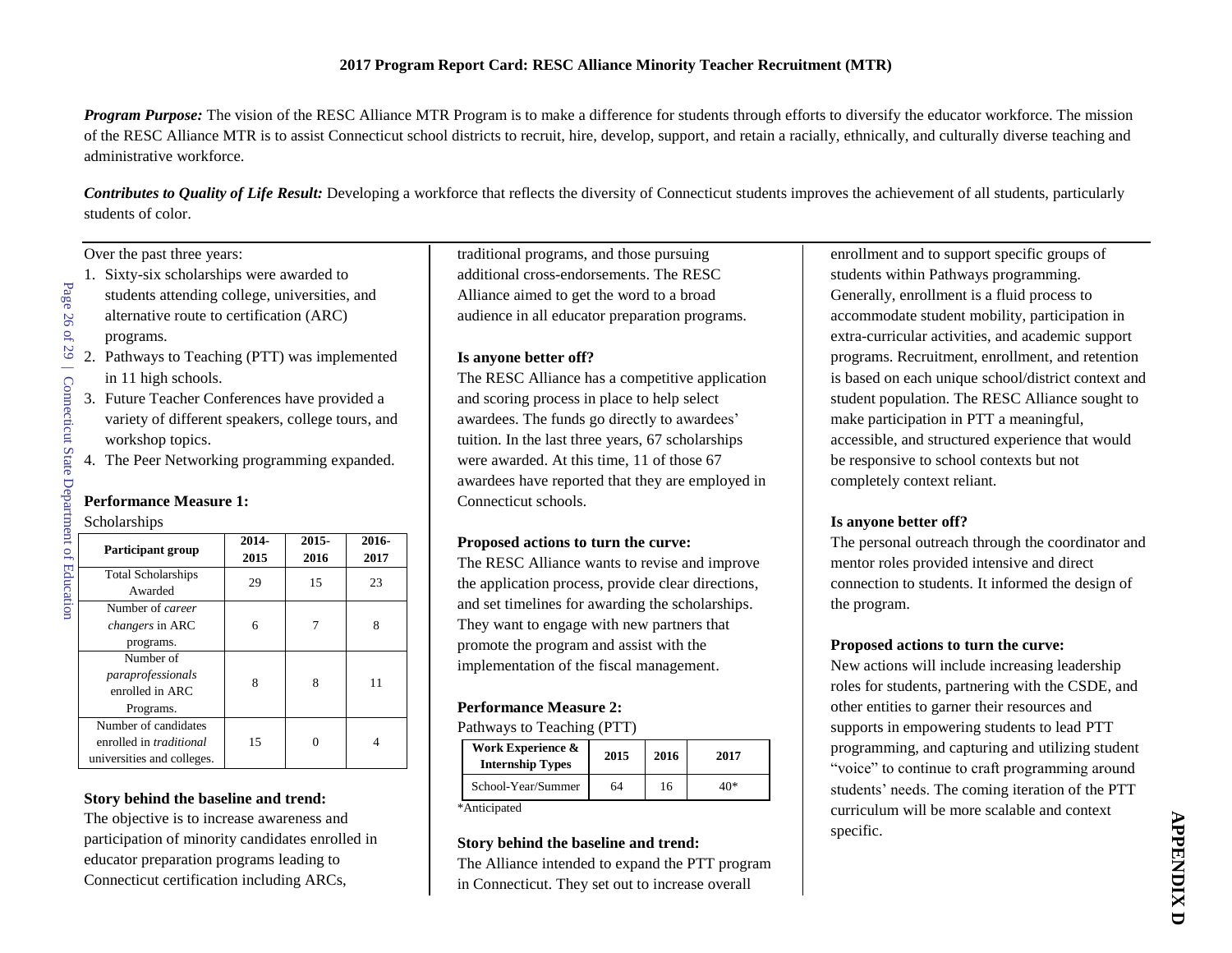#### **2017 Program Report Card: RESC Alliance Minority Teacher Recruitment (MTR)**

*Program Purpose:* The vision of the RESC Alliance MTR Program is to make a difference for students through efforts to diversify the educator workforce. The mission of the RESC Alliance MTR is to assist Connecticut school districts to recruit, hire, develop, support, and retain a racially, ethnically, and culturally diverse teaching and administrative workforce.

*Contributes to Quality of Life Result:* Developing a workforce that reflects the diversity of Connecticut students improves the achievement of all students, particularly students of color.

| <b>Performance Measure 3:</b>            |                 |      |                     |      |
|------------------------------------------|-----------------|------|---------------------|------|
| <b>Educator Peer Networking Sessions</b> |                 |      |                     |      |
|                                          | Number of       |      | Number of           |      |
|                                          | <b>Sessions</b> |      | <b>Participants</b> |      |
| <b>Session Type</b>                      | 2016            | 2017 | 2016                | 2017 |
| Educator of                              |                 |      |                     |      |
| Color Peer                               | 2               | 1    | 87                  | 47*  |
| Networking                               |                 |      |                     |      |
| Future                                   |                 |      |                     |      |
| Educators'                               |                 |      |                     |      |
| Symposium for                            |                 | 1    | 125                 | 140  |
| male high                                |                 |      |                     |      |
| school students                          |                 |      |                     |      |
| of color                                 |                 |      |                     |      |
| *Anticipated                             |                 |      |                     |      |

# Page 27 of 29 | Connecticut State Department of Education Education

#### **Story behind the baseline and trend:**

The RESC Alliance set out to encourage and inspire prospective candidates to enter the profession from across different groups of people/students of color. They developed a set of social networks to accommodate distinct groups within the population of students of color served. The RESC Alliance did this because they understand that the process of becoming an educator can be isolating for people of color. They sought to provide discrete groups that share a common set of experiences and/or face the same barriers within the teacher pipeline.

#### **Is anyone better off?**

The ARC information sessions facilitated by a member of the RESC Alliance, created the opportunity for paraprofessionals and noncertified

staff in attendance to access information about the scholarships offered through the RESC Alliance. Consequently, several paraprofessionals will receive scholarship assistance to pursue a teaching career in 2017-18. Also, several participants of the peer networking session will participate in a consortium of Human Resources professionals convened by Capitol Region Education Council (CREC) who are examining recruitment, induction, and retention strategies among the member schools/districts.

#### **Proposed actions to turn the curve:**

There is need for more opportunities to network with other educators or aspirant educators from across the state. It would be beneficial to increase partnerships and increase the availability of opportunities to host the peer networking events. Continuing to expand the networking opportunities, connecting participants to opportunities to effect change in the teacher pipeline and their own professional prospects throughout is an explicit strategy for attracting educators of color to the workforce and increasing retention rates.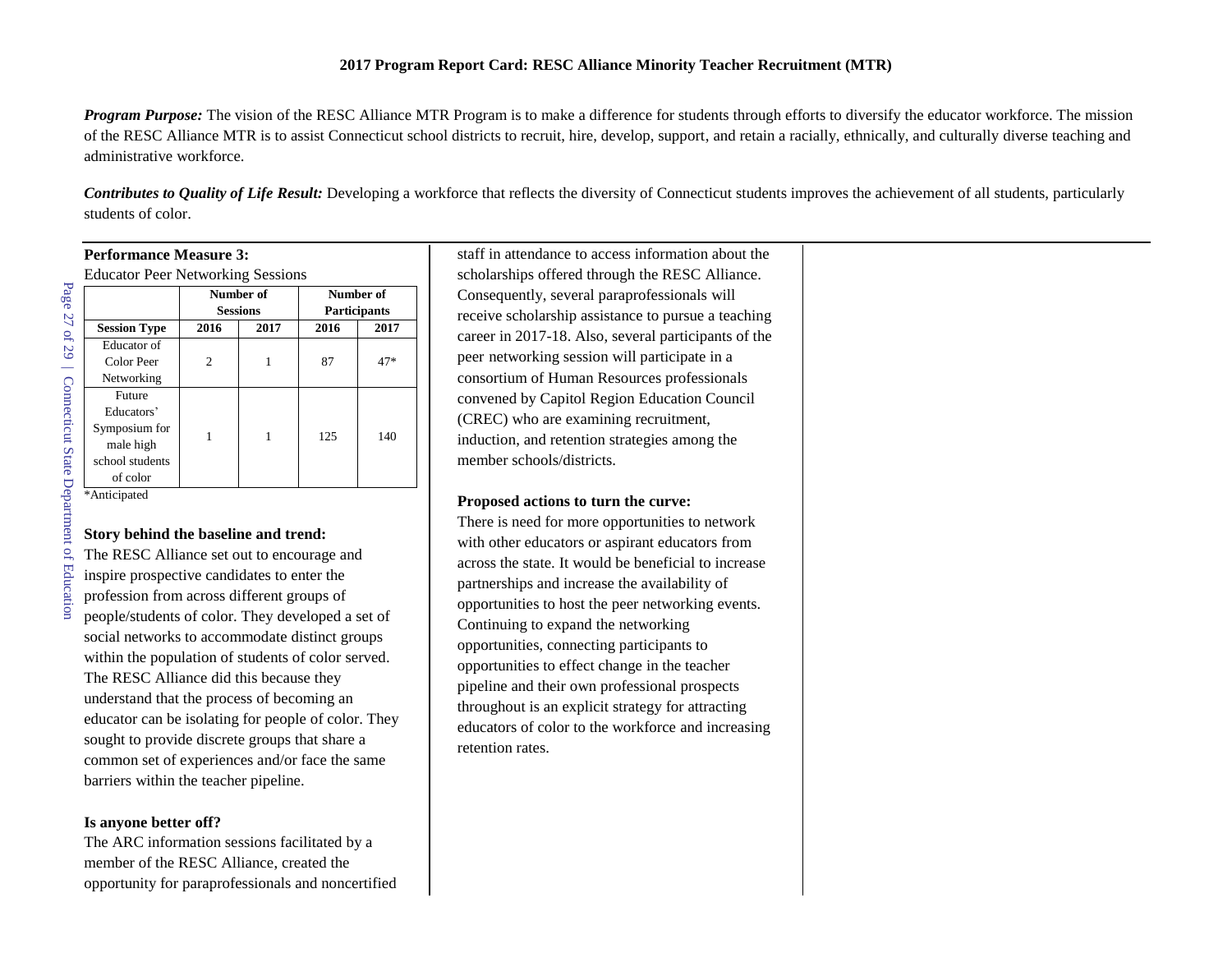#### **2017 Program Report Card: Office of Higher Education's Minority Teacher Incentive Program (MTIP)**

*Program Purpose:* The overarching goal of MTIP is to incentivize minority undergraduate students to pursue and successfully complete an educator preparation program (EPP) at a Connecticut institution of higher education and retain employment in a Connecticut public school system with continued financial support for up to four years.

*Contributes to Quality of Life Result:* Fostering a diverse educator workforce is critical for preparing all students for success in the 21<sup>st</sup> century. MTIP provides up to \$5,000 per year for the final two years of full-time study to minority candidates enrolled in a Connecticut EPP. The program also provides eligible candidates with up to \$2,500 in yearly stipends for up to four years of teaching in a Connecticut public school system.

Pursuant to section 10a-168a of the Connecticut General Statutes, the Office of Higher Education (OHE) is charged with the following:

- Within available appropriations, the program shall provide grants to minority students 1) in EPPs for their junior or senior year, or both such years, at any four-year institution of higher education; 2) completing the requirements of such a EPP as a graduate student, provided such student received a grant pursuant to this section for one year at the undergraduate level; or 3) enrolled in the alternate route to certification program administered through the OHE.
	- No student shall receive a grant under the program for more than two years. Maximum grants shall not exceed \$5,000 per year.
	- The office shall ensure that at least 10% of the grant recipients are minority students who transfer from a Connecticut regional community/ technical college.

A minority student who received grants and who teaches in a Connecticut public school upon graduation, shall be eligible for reimbursement of federal or state educational loans up to a maximum of \$2,500 per year for up to four years of teaching service.

• The combined dollar value of grants and loan reimbursements shall not exceed \$20,000 per student.

#### **Performance Measure 1: Funding Allocations**

| Project<br>Year  | <b>State Grant</b><br>Funding<br>Dispersed* | <b>State Stipend</b><br>Funding<br>Dispersed** | <b>Total Funding</b><br>Dispersed |
|------------------|---------------------------------------------|------------------------------------------------|-----------------------------------|
| 2011-12          | \$115,000                                   | \$310,000                                      | \$425,000                         |
| 2012-13          | \$85,592                                    | \$366,474                                      | \$452,066                         |
| 2013-14          | \$111,709                                   | \$300,340                                      | \$412,049                         |
| 2014-15          | \$102,068                                   | \$342,500                                      | \$444.568                         |
| 2015-16          | \$112,884                                   | \$257,500                                      | \$370,384                         |
| Total<br>Funding | \$527,253                                   | \$1,576,814                                    | \$2,104,067                       |

\* Provided to pre-service teacher education students \*\*Provided to in-service teachers with loan debt

| Project Year         | Total<br>Appropriations |
|----------------------|-------------------------|
| 2011-12              | \$471,374               |
| 2012-13              | \$471,374               |
| 2013-14              | \$447,806               |
| 2014-15              | \$447.806               |
| 2015-16              | \$447,806               |
| <b>Total Funding</b> | \$2,286,166             |

#### **Partners:**

Eleven public and private institutions of higher education (IHEs) with EPPs.

#### **Story Behind the Baseline:**

State funding has stayed fairly constant over the years. IHEs do not consistently submit nomination forms each year. This may be a result of IHEs not having any minority candidates in their teaching programs in certain years.

#### **Performance Measure 2: Grant Disbursement**

#### *2.1 Minority Students Enrolled in an EPP*

| Project     | $#$ of          | # of          | # of All      | $#$ of      |
|-------------|-----------------|---------------|---------------|-------------|
| Year        | <b>Nominees</b> | <b>New</b>    | <b>Grants</b> | <b>IHEs</b> |
|             |                 | <b>Grants</b> |               |             |
| $2011 - 12$ | 34              | 34            | 63            | 8           |
| 2012-13     | 47              | 47            | 76            | 9           |
| 2013-14     | 31              | 26            | 62            | q           |
| 2014-15     | 52              | 50            | 72            | 8           |
| 2015-16     | 59              | 14            | 55            |             |

#### *2.2 Minority Teachers Receiving Stipends*

| Project Year | # of Stipends | # of IHEs |  |
|--------------|---------------|-----------|--|
| 2011-12      | 45            |           |  |
| 2012-13      | 37            |           |  |
| 2013-14      | 44            |           |  |
| 2014-15      |               |           |  |
| 2015-16      |               |           |  |

#### **Story Behind the Baseline:**

All recipients are minority students. The 10% Community College threshold has been met over the years. However, this is not something OHE has any control over. Through 2014-15, OHE has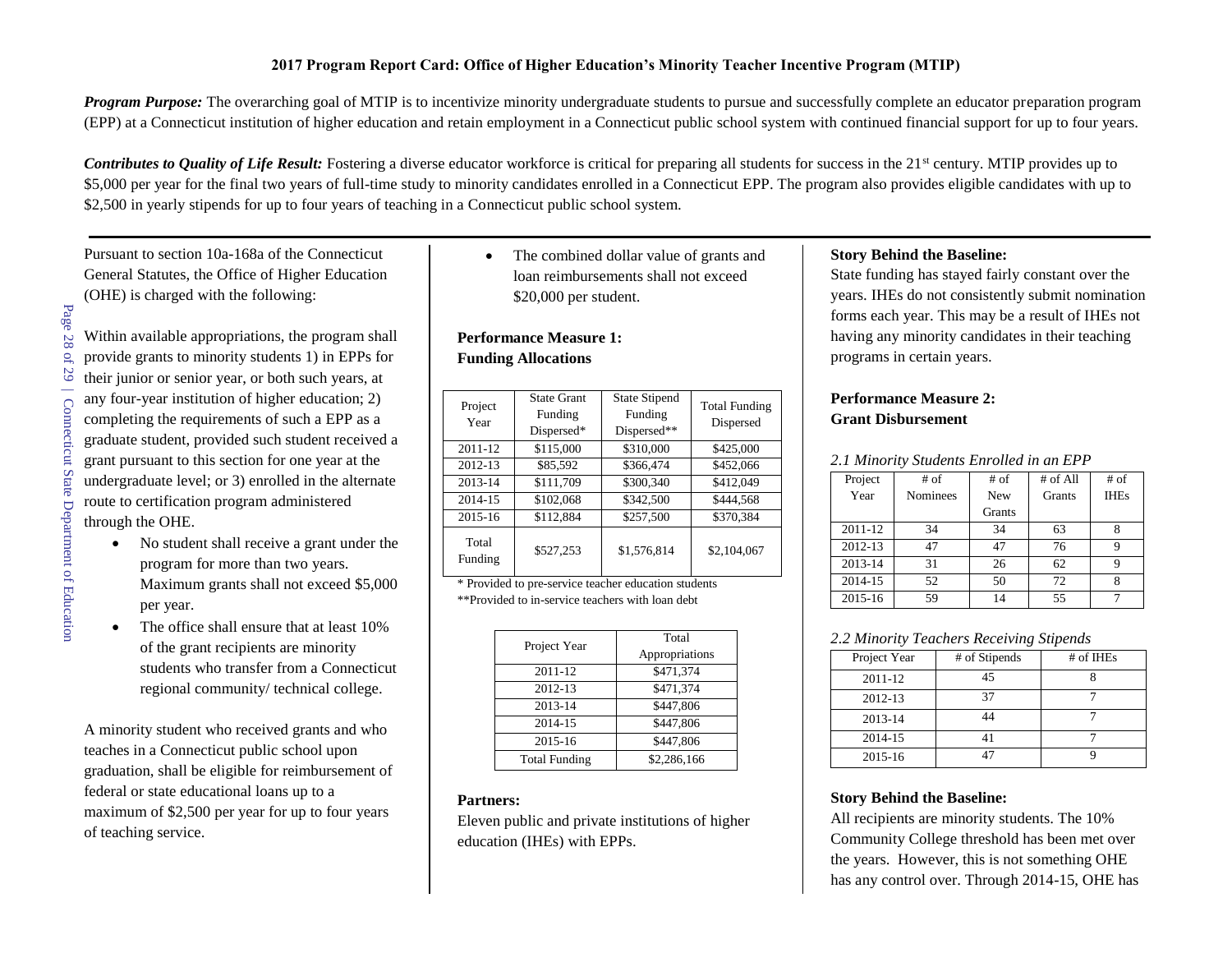#### **2017 Program Report Card: Office of Higher Education's Minority Teacher Incentive Program (MTIP)**

*Program Purpose:* The overarching goal of MTIP is to incentivize minority undergraduate students to pursue and successfully complete an educator preparation program (EPP) at a Connecticut institution of higher education and retain employment in a Connecticut public school system with continued financial support for up to four years.

*Contributes to Quality of Life Result:* Fostering a diverse educator workforce is critical for preparing all students for success in the 21<sup>st</sup> century. MTIP provides up to \$5,000 per year for the final two years of full-time study to minority candidates enrolled in a Connecticut EPP. The program also provides eligible candidates with up to \$2,500 in yearly stipends for up to four years of teaching in a Connecticut public school system.

been able to fund all eligible individuals. In 2015- 16, OHE received more nomination forms than there was money appropriated. Therefore, OHE could not award all eligible students. OHE was only able to award 14 of the 46 eligible nominees.

OHE depends on the IHEs to communicate the program to eligible students. OHE also includes the program in the annual Paying for College pamphlet it produces each year.

#### **Is Anyone Better Off?**

It can be assumed that the individuals who become teachers are better off due to the fact that the program paid for up to \$20,000 of their cost to become a teacher. One can also assume that the students of these teachers are better off because these teachers bring diversity to the classroom.

Since 2011, 328 and 214 stipends were awarded to minority candidates and teachers. As displayed in Table 2.1, the minority teacher stipend support has increased by six individuals. Table 2.2 displays the reduction of support for minority students to complete an EPP. In 2015-16, funding was reduced by approximately \$74,000. While the number of applicants increased from 52 to 59 between 2014-15 and 2015-16, there was a decrease in the number of students awarded the grant. In 2015-16, only 14 of the 59 applicants were awarded the grant, compared to the previous

year, 36 fewer students were awarded grants in 2015-16.

The available funding directly impacts the amount of support that can be provided to minority candidates and teachers. As the funding decreases, so too will the available grants and stipends for potential awardees.

#### **Proposed Actions to Turn the Curve:**

High schools could play a greater role in promoting teaching as a career to minority students.

It is necessary that MTIP receives continued funding, current staffing levels, and IT capabilities to operate the program.

Additional funding could support more minority candidates to complete their EPP and remain in the educator workforce.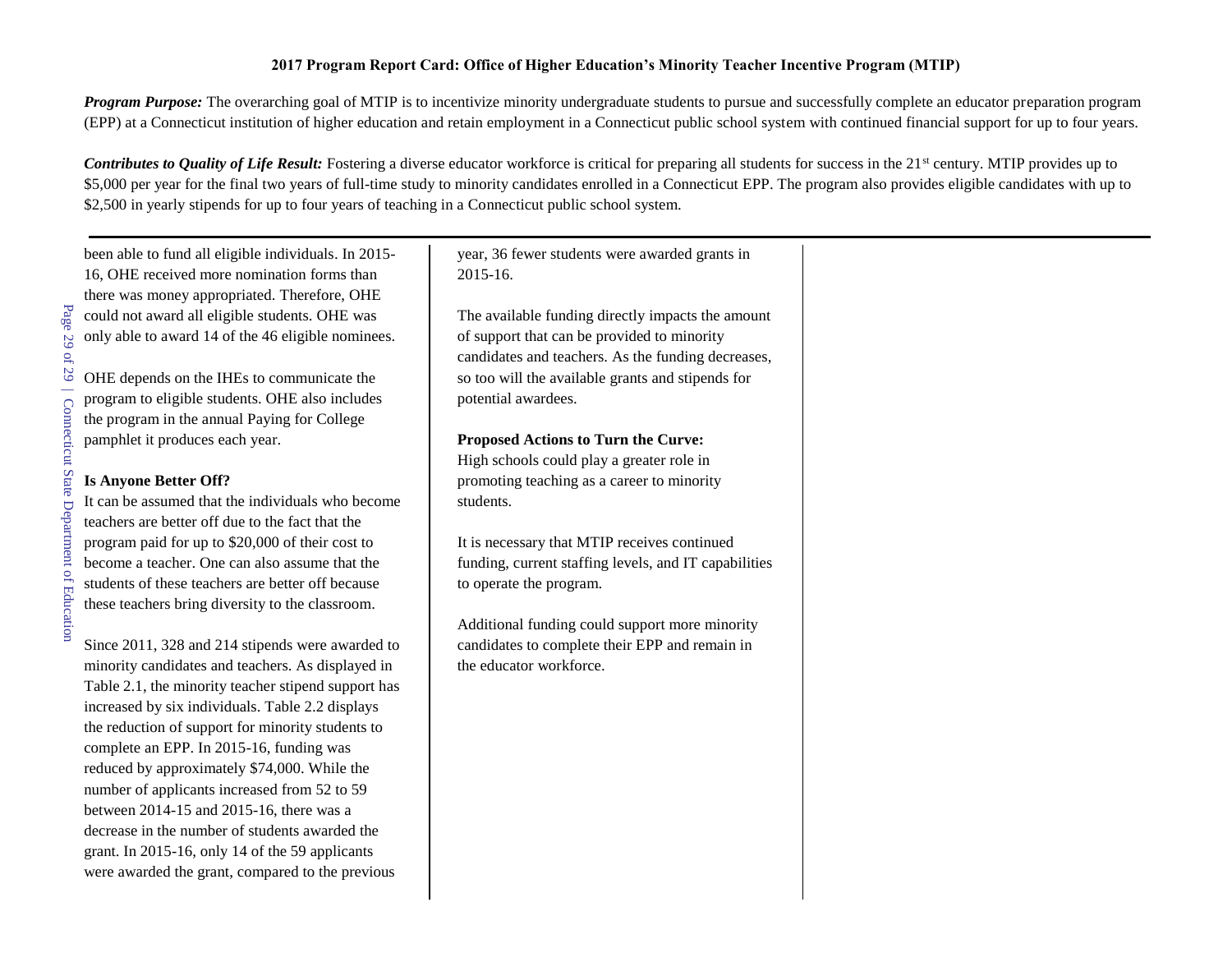## **ATTACHMENT A**



*Senate Bill No. 379*

*Public Act No. 16-41*

# *AN ACT CONCERNING THE RECOMMENDATIONS OF THE MINORITY TEACHER RECRUITMENT TASK FORCE.*

Be it enacted by the Senate and House of Representatives in General Assembly convened:

Section 1. Section 5 of public act 15-108 is repealed and the following is substituted in lieu thereof (*Effective from passage*):

(a) There is established a task force to study and develop strategies to increase and improve the recruitment, preparation and retention of minority teachers, as defined in section 10-155*l* of the general statutes, in public schools in the state. Such study shall include, but need not be limited to, (1) an analysis of the causes of minority teacher shortages in the state, (2) an examination of current state-wide and school district demographics, and (3) a review of best practices.

- (b) The task force shall consist of the following members:
- (1) One appointed by the speaker of the House of Representatives;
- (2) One appointed by the president pro tempore of the Senate;

(3) One appointed by the majority leader of the House of Representatives, who shall be a member of the Black and Puerto Rican Caucus of the General Assembly;

- (4) One appointed by the majority leader of the Senate;
- (5) One appointed by the minority leader of the House of Representatives;
- (6) One appointed by the minority leader of the Senate;
- (7) The Commissioner of Education, or the commissioner's designee;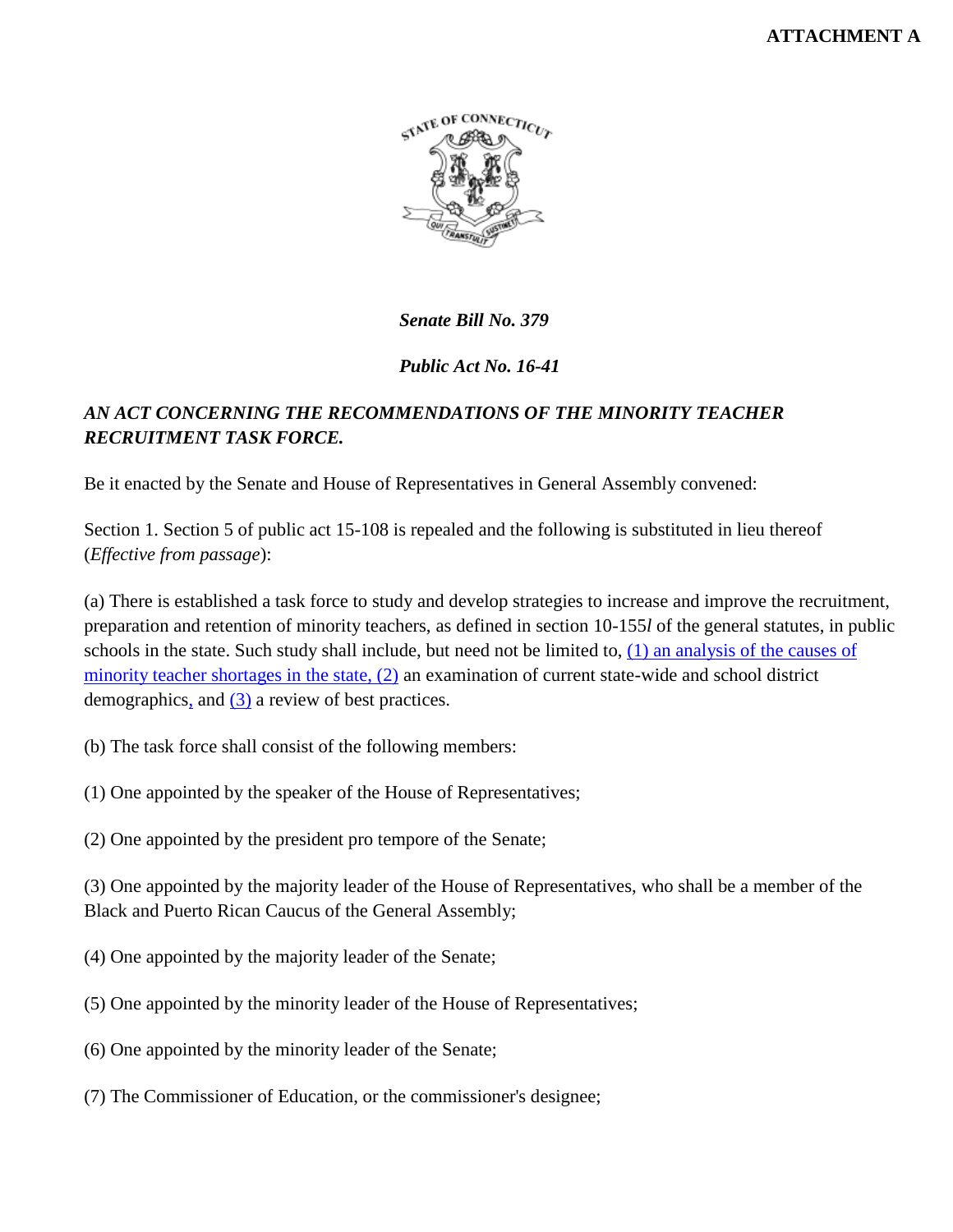(8) The president of the Board of Regents for Higher Education, or the president's designee;

(9) The executive director of the Latino and Puerto Rican Affairs Commission, or the executive director's designee;

(10) The executive director of the African-American Affairs Commission, or the executive director's designee; **[**and**]**

(11) The executive director of the Commission on Children, or the executive director's designee; and

(12) The executive director of the Asian Pacific American Affairs Commission, or the executive director's designee.

(c) Any member of the task force appointed under subdivision  $(1)$ ,  $(2)$ ,  $(3)$ ,  $(4)$ ,  $(5)$  or  $(6)$  of subsection  $(b)$ of this section may be a member of the General Assembly.

(d) All appointments to the task force shall be made not later than thirty days after the effective date of this section. Any vacancy shall be filled by the appointing authority.

(e) The speaker of the House of Representatives and the president pro tempore of the Senate shall select the chairpersons of the task force from among the members of the task force. Such chairpersons shall schedule the first meeting of the task force, which shall be held not later than sixty days after the effective date of this section.

(f) The administrative staff of the joint standing committee of the General Assembly having cognizance of matters relating to education shall serve as administrative staff of the task force.

(g) Not later than **[**February 1, 2016**]** June 30, 2017, the task force shall submit a report on its findings and recommendations to the joint standing committee of the General Assembly having cognizance of matters relating to education, in accordance with the provisions of section 11-4a of the general statutes. **[**The task force shall terminate on the date that it submits such report or February 1, 2016, whichever is later. **]**

(h) The task force shall terminate on January 1, 2026.

Sec. 2. (NEW) (*Effective July 1, 2016*) There is established a Minority Teacher Recruitment Policy Oversight Council within the Department of Education. The council shall consist of (1) the Commissioner of Education, or the commissioner's designee, (2) two representatives from the minority teacher recruitment task force, established pursuant to section 5 of public act 15-108, as amended by this act, (3) one representative from each of the exclusive bargaining units for certified employees, chosen pursuant to section 10-153b of the general statutes, (4) the president of the Board of Regents for Higher Education, or the president's designee, and (5) a representative from an alternate route to certification program, appointed by the Commissioner of Education. The council shall hold quarterly meetings and advise, at least quarterly, the Commissioner of Education, or the commissioner's designee, on ways to (A) encourage minority middle and secondary school students to attend institutions of higher education and enter teacher preparation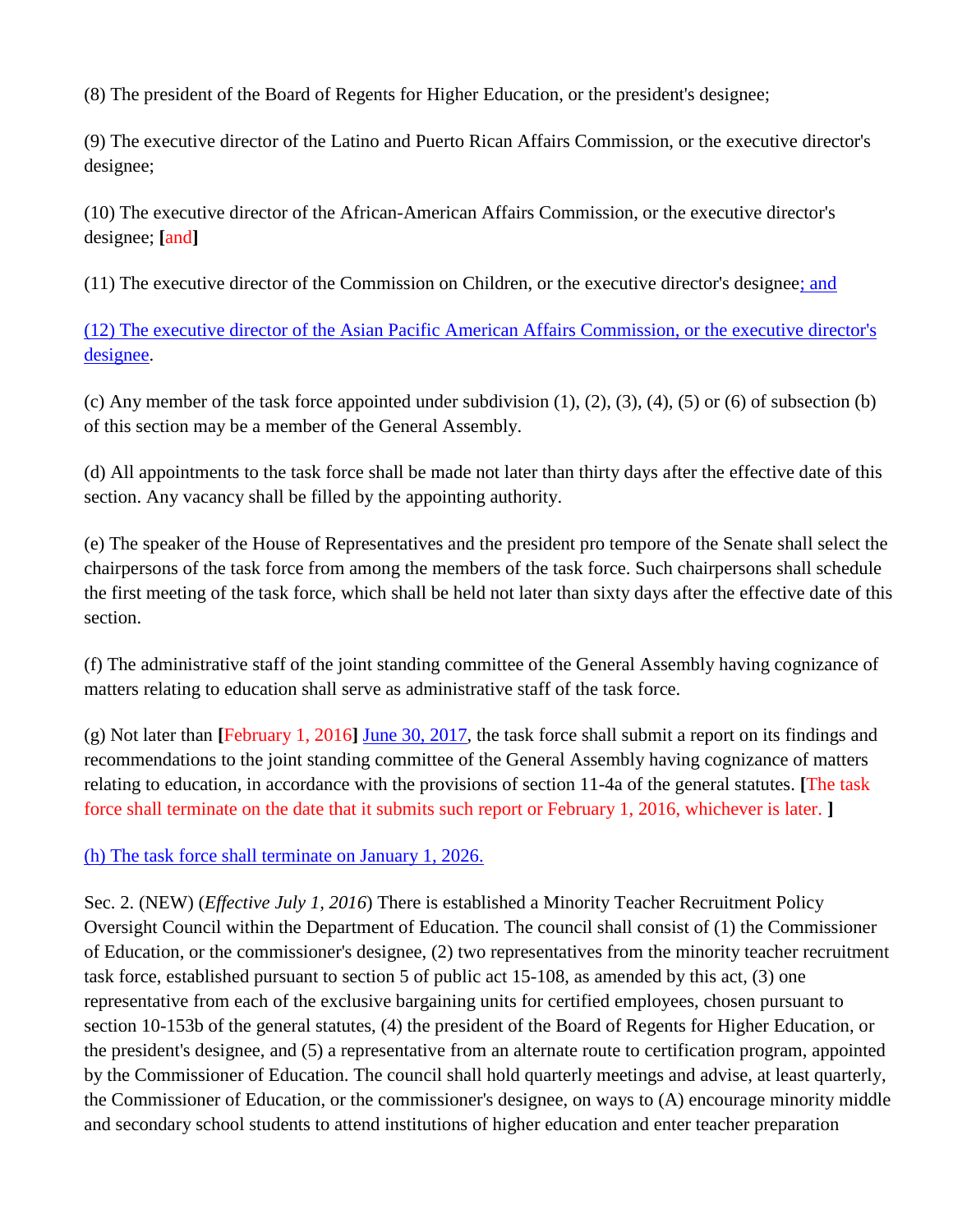programs, (B) recruit minority students attending institutions of higher education to enroll in teacher preparation programs and pursue teaching careers, (C) recruit and retain minority teachers in Connecticut schools, (D) recruit minority teachers from other states to teach in Connecticut schools, and (E) recruit minority professionals in other fields to enter teaching. The council shall report, annually, in accordance with the provisions of section 11-4a of the general statutes, on the recommendations given to the commissioner, or the commissioner's designee, pursuant to the provisions of this section, to the joint standing committee of the General Assembly having cognizance of matters relating to education. For purposes of this section, "minority" means individuals whose race is defined as other than white, or whose ethnicity is defined as Hispanic or Latino by the federal Office of Management and Budget for use by the Bureau of Census of the United States Department of Commerce.

Sec. 3. (NEW) (*Effective July 1, 2016*) Not later than January 1, 2017, and annually thereafter, the Department of Education shall conduct a survey of students participating in minority teacher recruitment programs offered by regional educational service centers or at a public institution of higher education in the state. Such survey shall include questions relating to the components and effectiveness of the minority teacher recruitment program. The department shall report, annually, in accordance with the provisions of section 11-4a of the general statutes, on the results and findings of the survey to the joint standing committee of the General Assembly having cognizance of matters relating to education.

Sec. 4. Subsections (a) and (b) of section 10-145f of the 2016 supplement to the general statutes are repealed and the following is substituted in lieu thereof (*Effective July 1, 2016*):

(a) **[**No**]** Each person **[**shall be**]** formally admitted to a State Board of Education approved teacher preparation program **[**until such person has achieved satisfactory scores on**]** shall take the state reading, writing and mathematics competency examination, prescribed by and administered under the direction of the State Board of Education. **[**, or has qualified for a waiver of such test based on criteria established by the State Board of Education**]** Each person's results shall be used as a diagnostic tool, in accordance with the guidelines adopted by the State Board of Education pursuant to section 5 of this act, for purposes of providing any necessary remedial instruction to such person while he or she is enrolled in such teacher preparation program.

(b) (1) Any person who does not hold a valid certificate pursuant to section 10-145b, as amended by this act, shall **[**(A) achieve satisfactory scores on the state reading, writing and mathematics competency examination prescribed by and administered under the direction of the State Board of Education, or qualify for a waiver of such test based on criteria approved by the State Board of Education, and (B)**]** achieve a satisfactory evaluation on the appropriate State Board of Education approved subject area assessment in order to be eligible for a certificate pursuant to said section unless such assessment has not been approved by the State Board of Education at the time of application, in which case the applicant shall not be denied a certificate solely because of the lack of an evaluation on such assessment. **[**A person who holds a valid school administrator certificate in another state that is at least equivalent to an initial educator certificate, pursuant to section 10-145b, as determined by the State Board of Education, and has successfully completed three years of experience as a school administrator in a public school in another state or in a nonpublic school approved by the appropriate state board of education during the ten-year period prior to the date of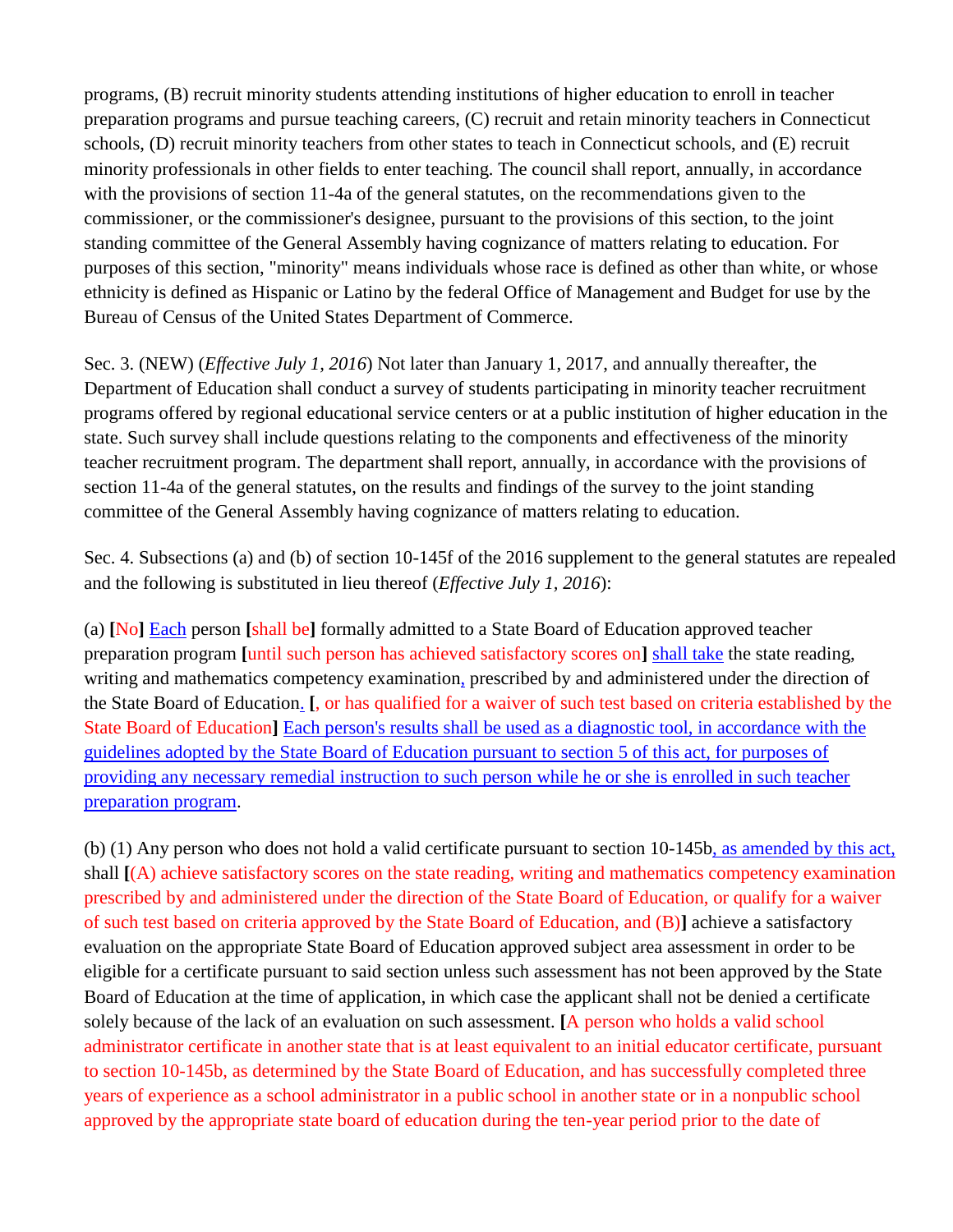application for a certificate in a school administration endorsement area shall not be required to meet the state reading, writing and mathematics competency examination. **]**

(2) Any person applying for an additional certification endorsement shall achieve a satisfactory evaluation on the appropriate State Board of Education approved subject area assessment in order to be eligible for such additional endorsement, unless such assessment has not been approved by the State Board of Education at the time of application, in which case the applicant shall not be denied the additional endorsement solely because of the lack of an evaluation on such assessment.

(3) On and after July 1, 1992, any teacher who held a valid teaching certificate but whose certificate lapsed and who had completed all requirements for the issuance of a new certificate pursuant to section 10-145b, except for filing an application for such certificate, prior to the date on which the lapse occurred, may file, within one year of the date on which the lapse occurred, an application with the Commissioner of Education for the issuance of such certificate. Upon the filing of such an application, the commissioner may grant such certificate and such certificate shall be retroactive to the date on which the lapse occurred, provided the commissioner finds that the lapse of the certificate occurred as a result of a hardship or extenuating circumstances beyond the control of the applicant. If such teacher has attained tenure and is reemployed by the same board of education in any equivalent unfilled position for which the person is qualified as a result of the issuance of a certificate pursuant to this subdivision, the lapse period shall not constitute a break in employment for such person reemployed and shall be used for the purpose of calculating continuous employment pursuant to section 10-151. If such teacher has not attained tenure, the time unemployed due to the lapse of a certificate shall not be counted toward tenure, except that if such teacher is reemployed by the same board of education as a result of the issuance of a certificate pursuant to this subdivision, such teacher may count the previous continuous employment immediately prior to the lapse towards tenure. Using information provided by the Teachers' Retirement Board, the Department of Education shall annually notify each local or regional board of education of the name of each teacher employed by such board of education whose provisional certificate will expire during the period of twelve months following such notice. Upon receipt of such notice the superintendent of each local and regional board of education shall notify each such teacher in writing, at such teacher's last known address, that the teacher's provisional certificate will expire.

(4) Notwithstanding the provisions of this subsection to the contrary, to be eligible for a certificate to teach subjects for which a bachelor's degree is not required, any applicant who is otherwise eligible for certification in such endorsement areas shall be entitled to a certificate without having met the requirements of the competency examination and subject area assessment pursuant to this subsection for a period not to exceed two years, except that for a certificate to teach skilled trades or trade-related or occupational subjects, the commissioner may waive the requirement that the applicant take the competency examination. The commissioner may, upon the showing of good cause, extend the certificate.

(5) On and after July 1, 2011, any person applying for a certification in the endorsement area of elementary education shall achieve a satisfactory evaluation on the appropriate State Board of Education approved mathematics assessment in order to be eligible for such elementary education endorsement.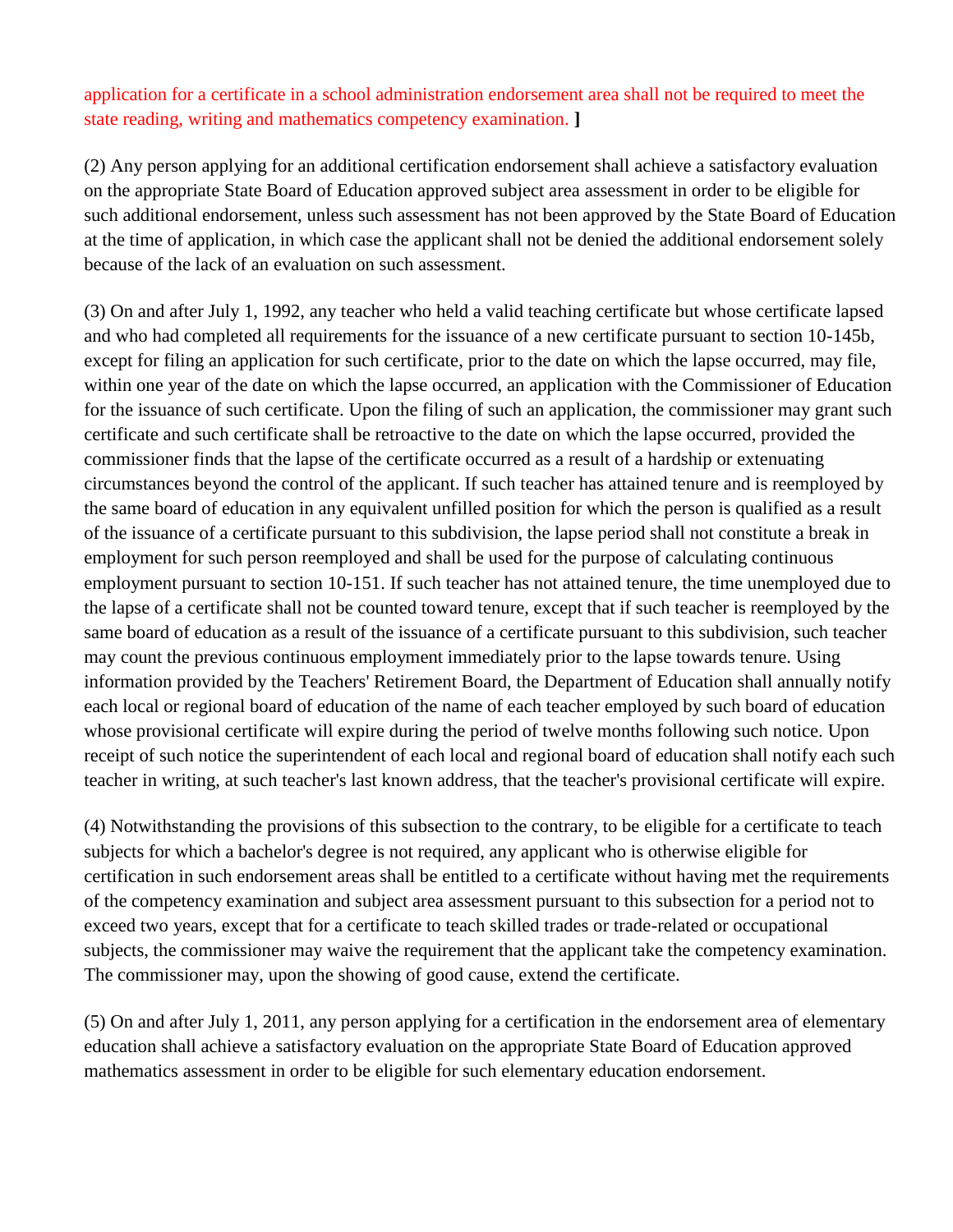Sec. 5. (*Effective from passage*) Not later than January 1, 2017, the State Board of Education shall adopt guidelines relating to the use of scores on the state reading, writing and mathematics competency examination, prescribed by and administered under the direction of the State Board of Education pursuant to subsection (a) of section 10-145f of the general statutes, as amended by this act. Such guidelines shall establish standards for using such scores as a diagnostic tool for the purpose of providing any remedial instruction in areas identified by such scores to students enrolled in a State Board of Education approved teacher preparation program. The state board may revise and update such guidelines as necessary.

Sec. 6. (NEW) (*Effective July 1, 2016*) Not later than July 1, 2017, and annually thereafter, the Department of Education shall submit a report using results-based accountability measures to assess the effectiveness of minority teacher recruitment programs in the state to the joint standing committees of the General Assembly having cognizance of matters relating to education and appropriations, in accordance with the provisions of section 11-4a of the general statutes. Such minority teacher recruitment programs shall include, but not be limited to, any program administered by a regional educational service center pursuant to section 10-155*l* of the general statutes, and the minority teacher incentive program administered by the Office of Higher Education pursuant to section 10a-168a of the general statutes.

Sec. 7. (NEW) (*Effective July 1, 2016*) (a) For purposes of this section, "school support staff" means any person employed by a local or regional board of education as a board certified behavior analyst or board certified assistant behavior analyst, as such terms are defined in section 20-185i of the general statutes, athletic coach, as defined in section 10-149d of the general statutes, or school paraprofessional.

(b) The Department of Education shall review and approve proposals for alternate route to certification programs for persons employed as school support staff. In order to be approved, a proposal shall provide that the alternate route to certification program (1) be provided by a public or independent institution of higher education, a local or regional board of education, a regional educational service center or a private, nonprofit teacher or administrator training organization approved by the State Board of Education; (2) accept only those participants who (A) hold a bachelor's degree from an institution of higher education accredited by the Board of Regents for Higher Education or the Office of Higher Education or regionally accredited, (B) have been employed as school support staff by a local or regional board of education for at least forty school months, and (C) are recommended by the immediate supervisor or district administrator of such person on the basis of such person's performance; (3) require each participant to complete a one-year residency that requires such person to serve (A) in a position requiring professional certification, and (B) in a full-time position for ten school months at a local or regional board of education in the state under the supervision of (i) a certified administrator or teacher, and (ii) a supervisor from an institution or organization described in subdivision (1) of this subsection; and (4) meet such other criteria as the department requires.

(c) Notwithstanding the provisions of subsection (d) of section 10-145b of the general statutes, on and after July 1, 2016, the State Board of Education, upon receipt of a proper application, shall issue an initial educator certificate, which shall be valid for three years, to any person who (1) successfully completed the alternate route to certification program under this section, and (2) meets the requirements established in subsection (b) of section 10-145f of the general statutes, as amended by this act.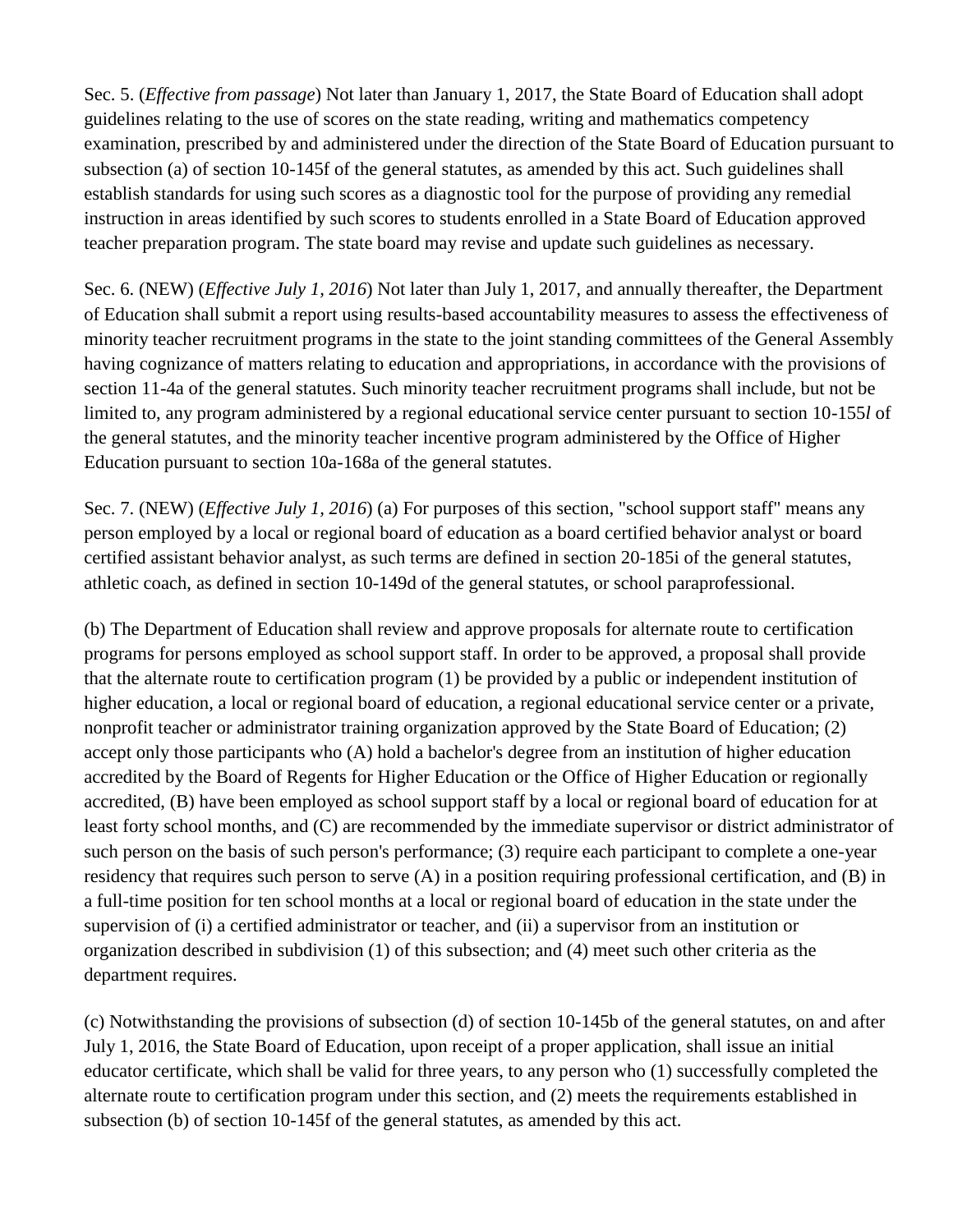(d) Notwithstanding any regulation adopted by the State Board of Education pursuant to section 10-145b of the general statutes, as amended by this act, any person who successfully completed the alternate route to certification program under this section and was issued an initial educator certificate in the endorsement area of administration and supervision shall obtain a master's degree not later than five years after such person was issued such initial educator certificate. If such person does not obtain a master's degree in such time period, such person shall not be eligible for a professional educator certificate.

Sec. 8. Subdivision (3) of subsection (h) of section 10-145b of the 2016 supplement to the general statutes is repealed and the following is substituted in lieu thereof (*Effective July 1, 2016*):

(3) Except as otherwise provided in section 10-146c, upon receipt of a proper application, the State Board of Education shall issue to a teacher from another state, territory or possession of the United States or the District of Columbia or the Commonwealth of Puerto Rico who (A) **[**is nationally board certified by an organization deemed appropriate by the Commissioner of Education to issue such certifications, (B)**]** has taught in another state, territory or possession of the United States or the District of Columbia or the Commonwealth of Puerto Rico for a minimum of two years in the preceding ten years, **[**and (C) holds a master's degree in an appropriate subject matter area, as determined by the State Board of Education, related to such teacher's certification endorsement area, a professional**]** (B) has received at least two satisfactory performance evaluations while teaching in such other state, territory or possession of the United States or the District of Columbia or the Commonwealth of Puerto Rico, and (C) has fulfilled post-preparation assessments as approved by the commissioner, a provisional educator certificate with the appropriate endorsement, subject to the provisions of subsection (i) of this section relating to denial of applications for certification. **[**Applicants who have**]** An applicant who has taught under an appropriate certificate issued by another state, territory or possession of the United States or the District of Columbia or the Commonwealth of Puerto Rico for two or more years shall be exempt from completing the beginning educator program based upon such teaching experience upon a showing of effectiveness as a teacher, as determined by the State Board of Education, which may include, but need not be limited to, a demonstrated record of improving student achievement. An applicant who has successfully completed a teacher preparation program or an alternate route to certification program in another state, territory or possession of the United States or the District of Columbia or the Commonwealth of Puerto Rico and holds an appropriate certificate issued by another state, territory or possession of the United States or the District of Columbia or the Commonwealth of Puerto Rico shall not be required to complete a course of study in special education, pursuant to subsection (d) of this section. An applicant with two or more years of teaching experience in this state at a nonpublic school, approved by the State Board of Education, in the past ten years shall be exempt from completing the beginning educator program based upon such teaching experience upon a showing of effectiveness as a teacher, as determined by the State Board of Education, which may include, but need not be limited to, a demonstrated record of improving student achievement.

Sec. 9. Section 10-146c of the 2016 supplement to the general statutes is repealed and the following is substituted in lieu thereof (*Effective July 1, 2016*):

(a) As used in this section: